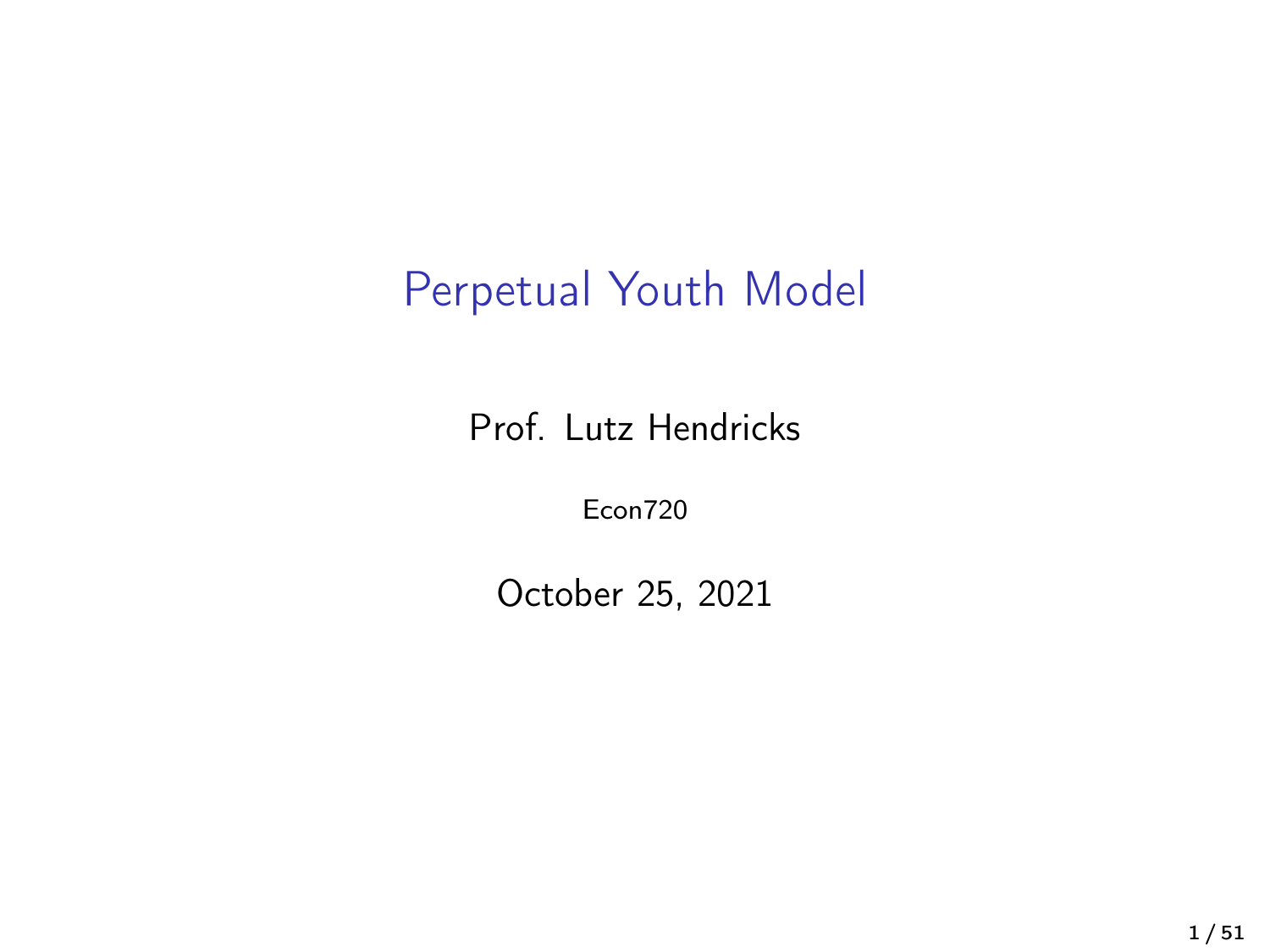# Perpetual youth

The standard growth model is very tractable.

But it has an important limitation: all households are identical.

For some questions, it is important to have households of different ages:

- $\triangleright$  fiscal policies that redistribute across ages
- $\triangleright$  models with life-cycle features: job search, matching, ...

An analytically tractable version of the OLG model is the Blanchard-Yaari model of perpetual youth.

The key analytical trick:

- $\blacktriangleright$  all stochastic events are i.i.d.
- $\triangleright$  in continuous time: they are drawn from a Poisson process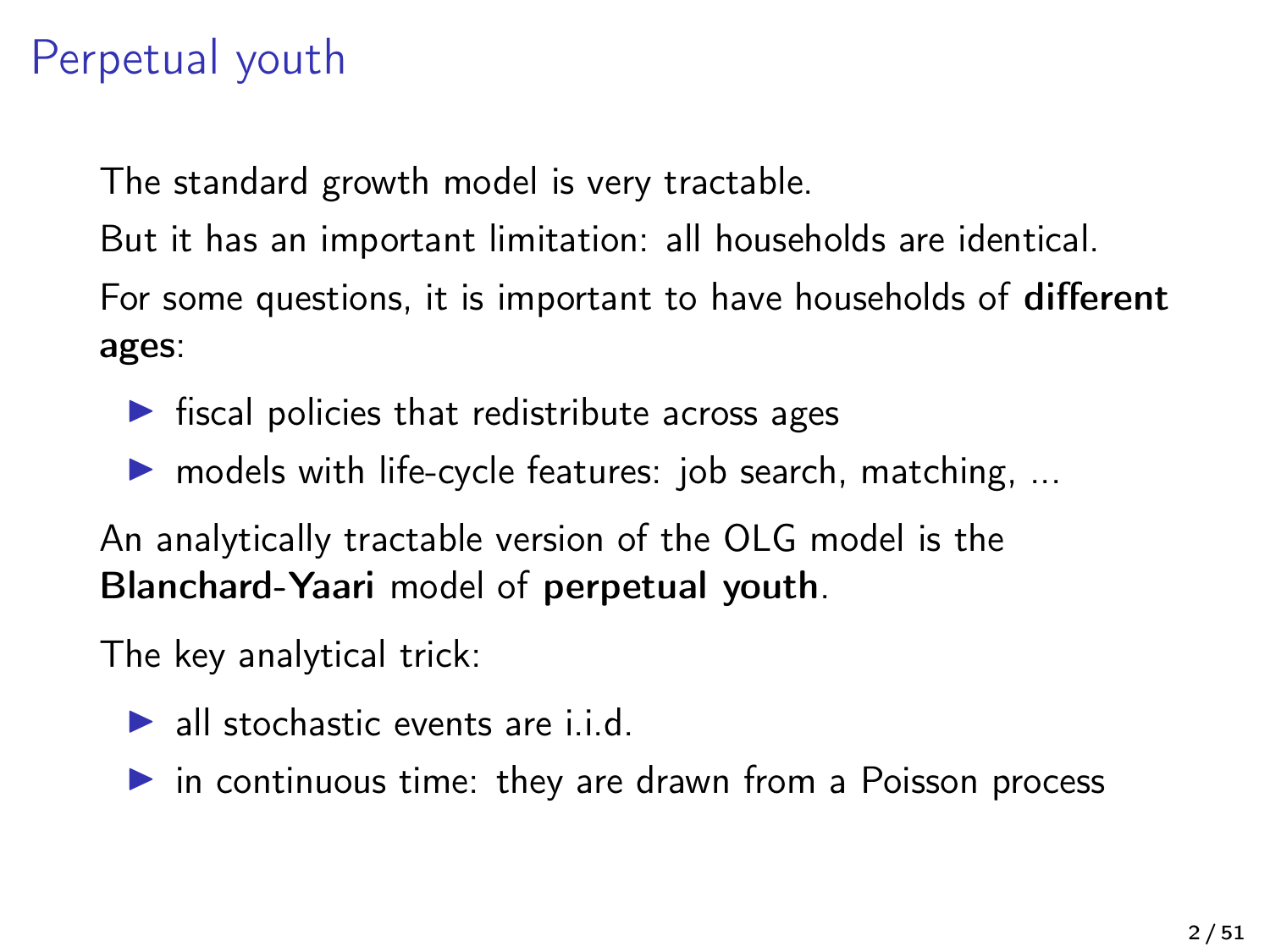The Poisson process is the continuous time analog of i.i.d.

Mental image:

- $\triangleright$  randomly distribute points on a real line
- ightharpoon average, there are  $v$  points per unit length
- $\triangleright$  as time passes, move along the line and count the points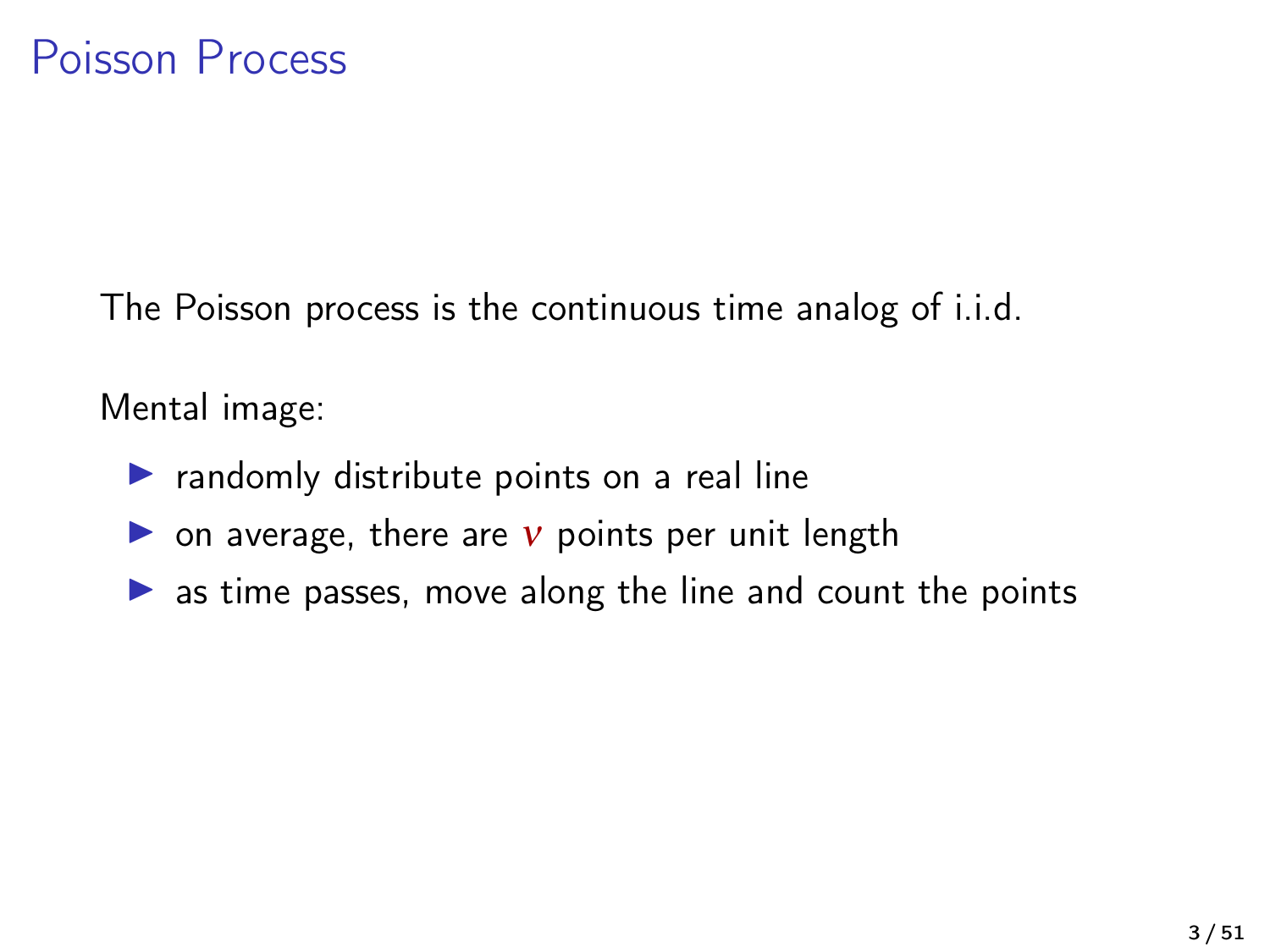#### Poisson Process

Let  $N(t)$  denote the (random) number of events that occur during an interval of length *t*.

The parameter  $v > 0$  is the arrival rate:

$$
\mathbb{E}\left\{N(t)\right\} = vt \tag{1}
$$

For a short interval *t*,

- $\blacktriangleright$  the probability of more than one event is 0.
- $\blacktriangleright$  the probability of one event: *vt*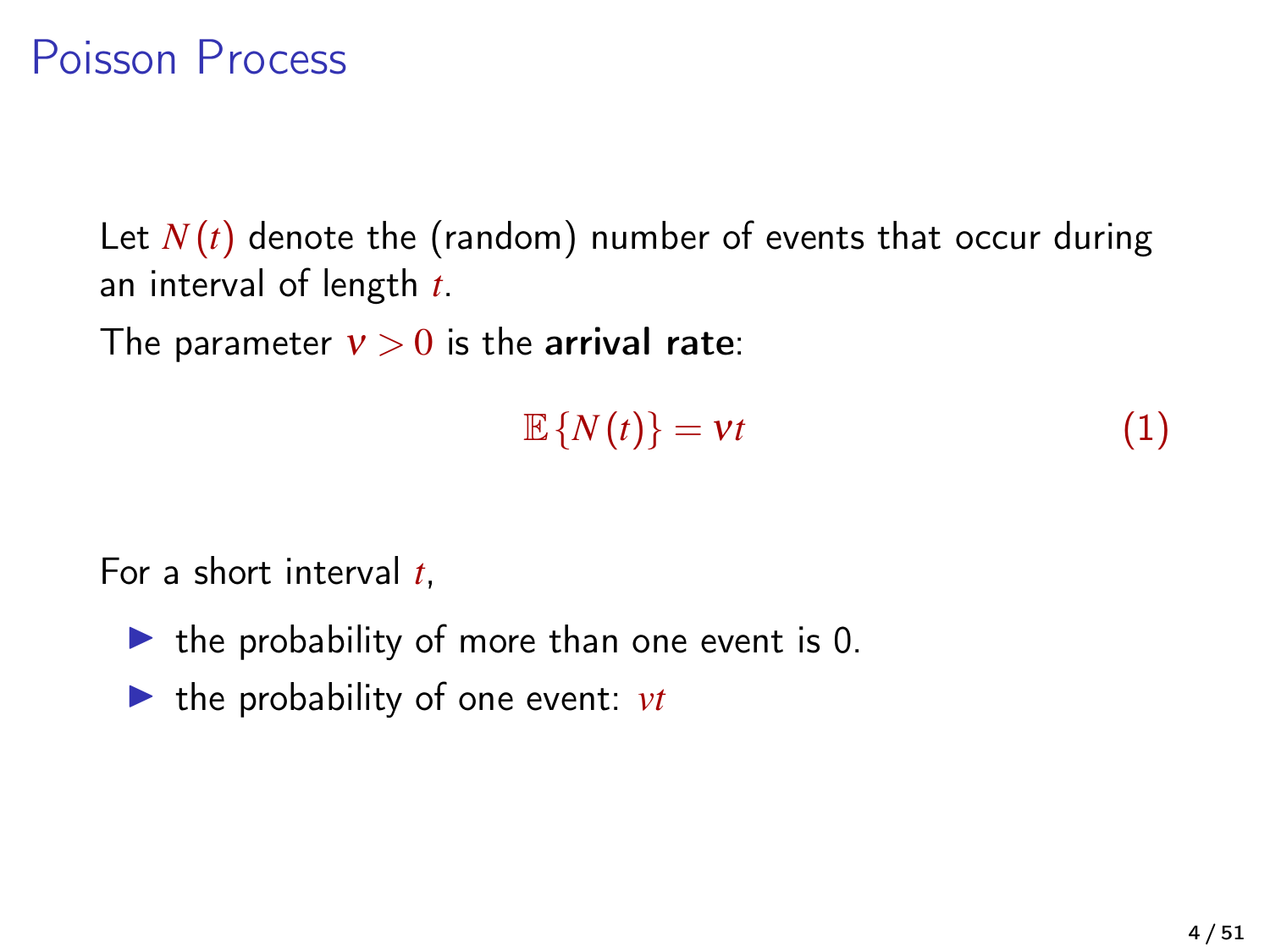#### Poisson Process

The PDF for  $N(t)$  is the Poisson PDF:

$$
\Pr(N(t) = n) = \frac{(vt)^n}{n!}e^{-vt} \tag{2}
$$

The probability of **no event** over a period of length  $\tau$  is exp ( $-v\tau$ ).

► the continuous time analogue of  $(1-p)^t$ 

#### Example

If the instantaneous probability of retirement is  $v$ , then the probability of working more than  $\tau$  "periods" is  $\exp(-vt)$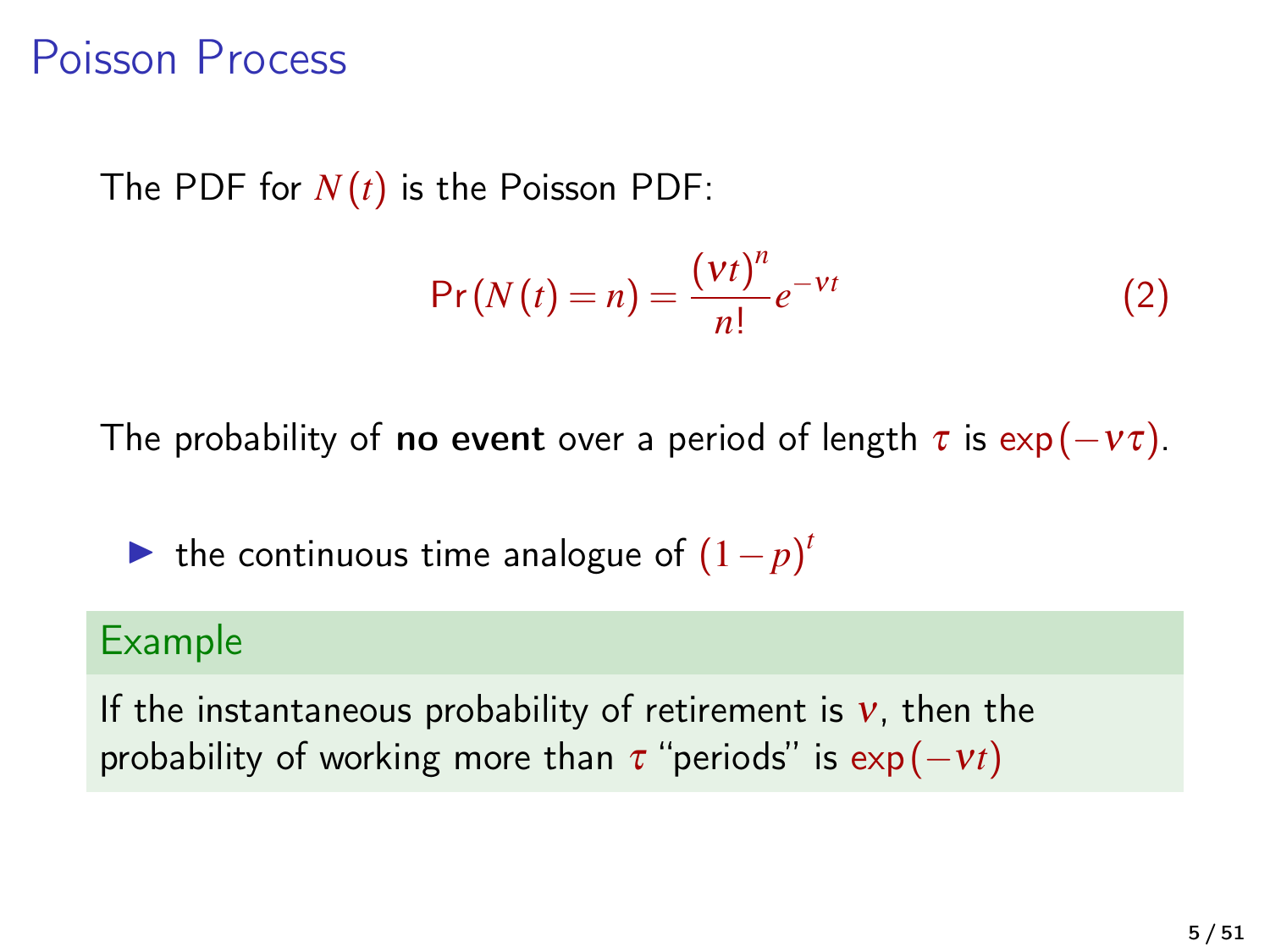Time *t* is continuous and goes on forever.

At each *t*, persons from all birth cohorts  $\tau > 0$  are alive (but not all of them).

Agents die with constant probability *v* (perpetual youth).

Otherwise, it's a standard growth model.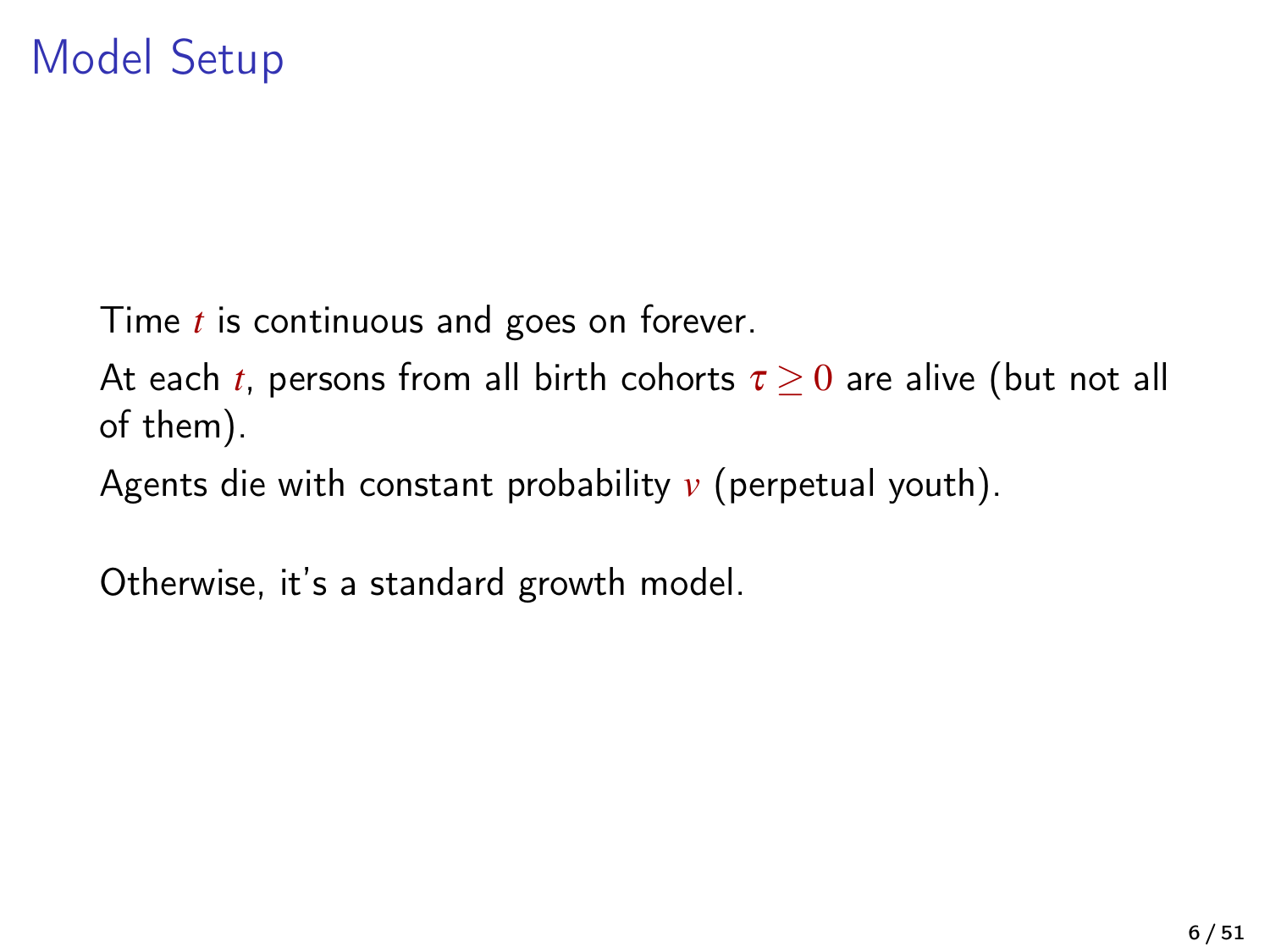## **Demographics**

 $L(t)$  is the population size.

At  $t = 0$ ,  $L(0) = 1$  identical persons are born.

Each person dies at each instant with **Poisson** probability  $v$ .

 $\blacktriangleright$  There are  $vL(t)$  deaths at *t*.

At each instant, *nL*(*t*) identical persons are born.

Therefore:  $\dot{L}(t) = (n - v)L(t)$ 

The population growth rate is  $n - v > 0$ :

$$
L(t) = \exp([n - v]t)
$$
 (3)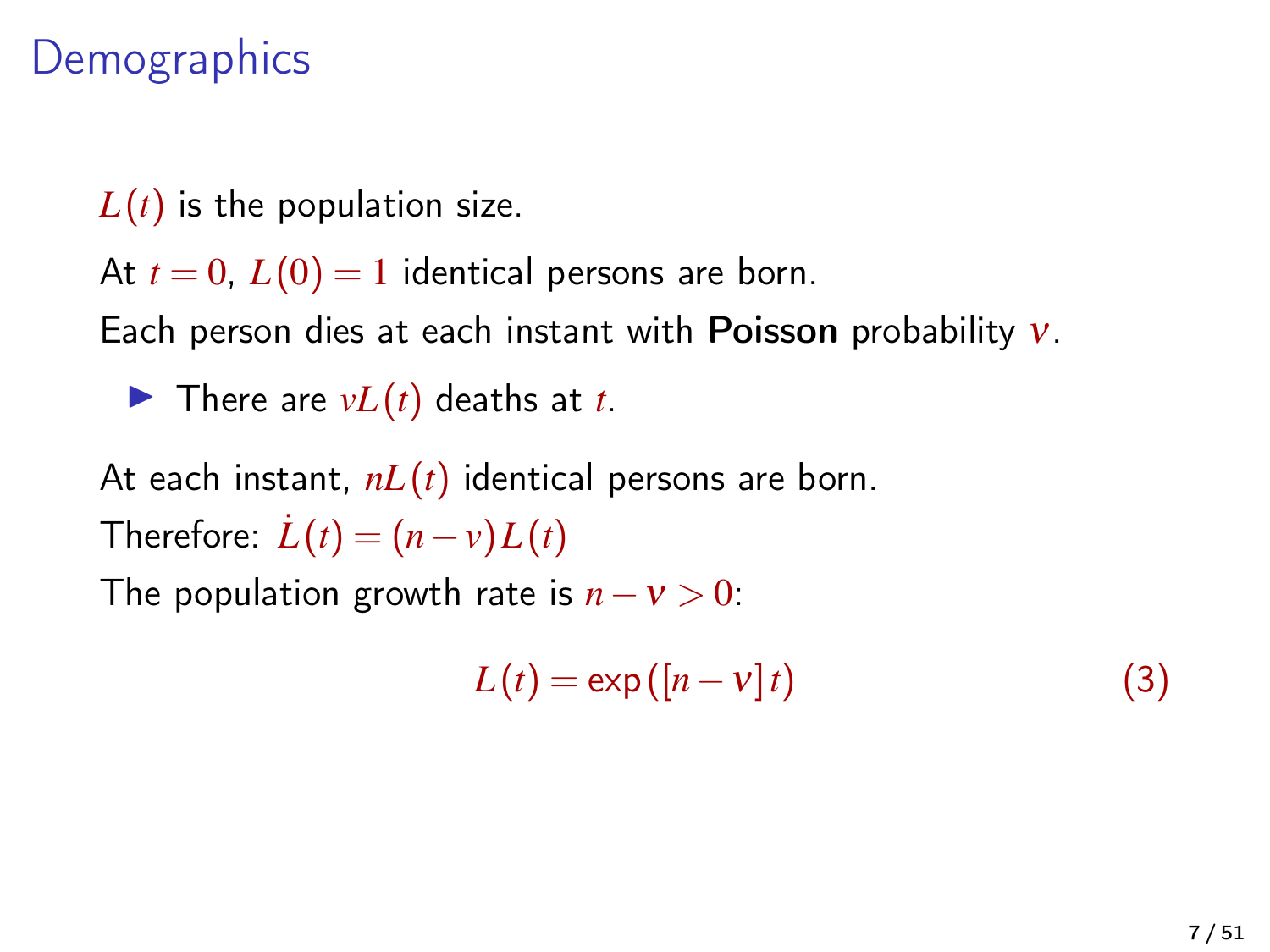### **Demographics**

Probabililty of living to at least age  $t - \tau$ :  $e^{-\nu(t-\tau)}$ 

At time *t*, the mass of persons aged  $t - \tau$  is

$$
L(t|\tau) = \underbrace{\exp(-v(t-\tau))}_{\text{survival rate}} \times \underbrace{n \exp((n-v)\tau)}_{nL(\tau)}
$$

Notation:  $x(t|\tau)$  means x at t for those born at  $\tau$ .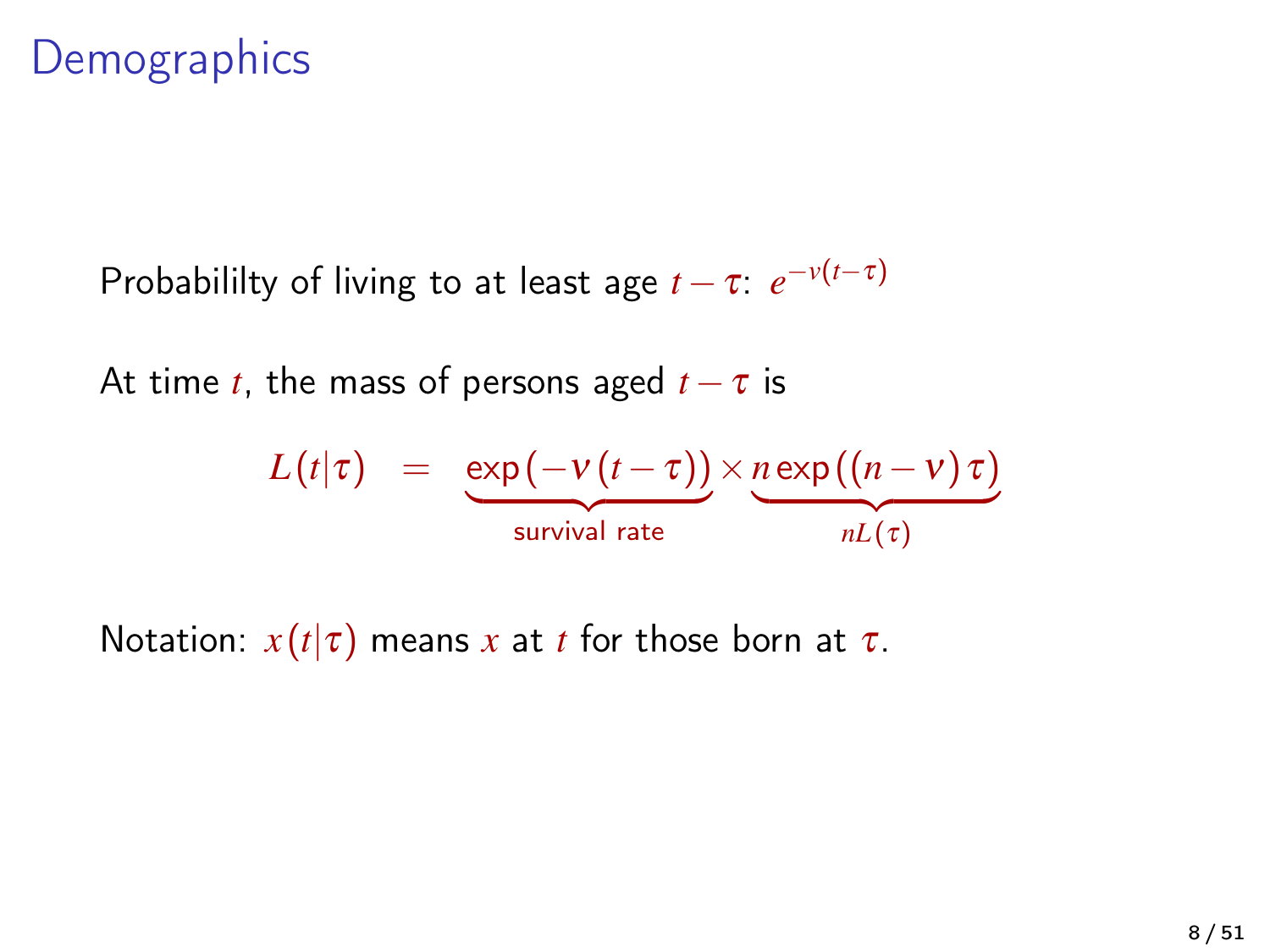### **Preferences**

Conditional on surviving, households utility at date *t* is  $e^{-\rho t} \ln(c(t))$ . Expected utility for date *t* is

$$
e^{-\nu t}e^{-\rho t}\ln\left(c\left(t\right)\right) \tag{4}
$$

Expected lifetime utility is

$$
\int_0^\infty e^{-(\rho+v)t} \ln(c(t)) dt
$$
 (5)

Interesting: mortality simply increases the discount factor:  $\rho + v$ .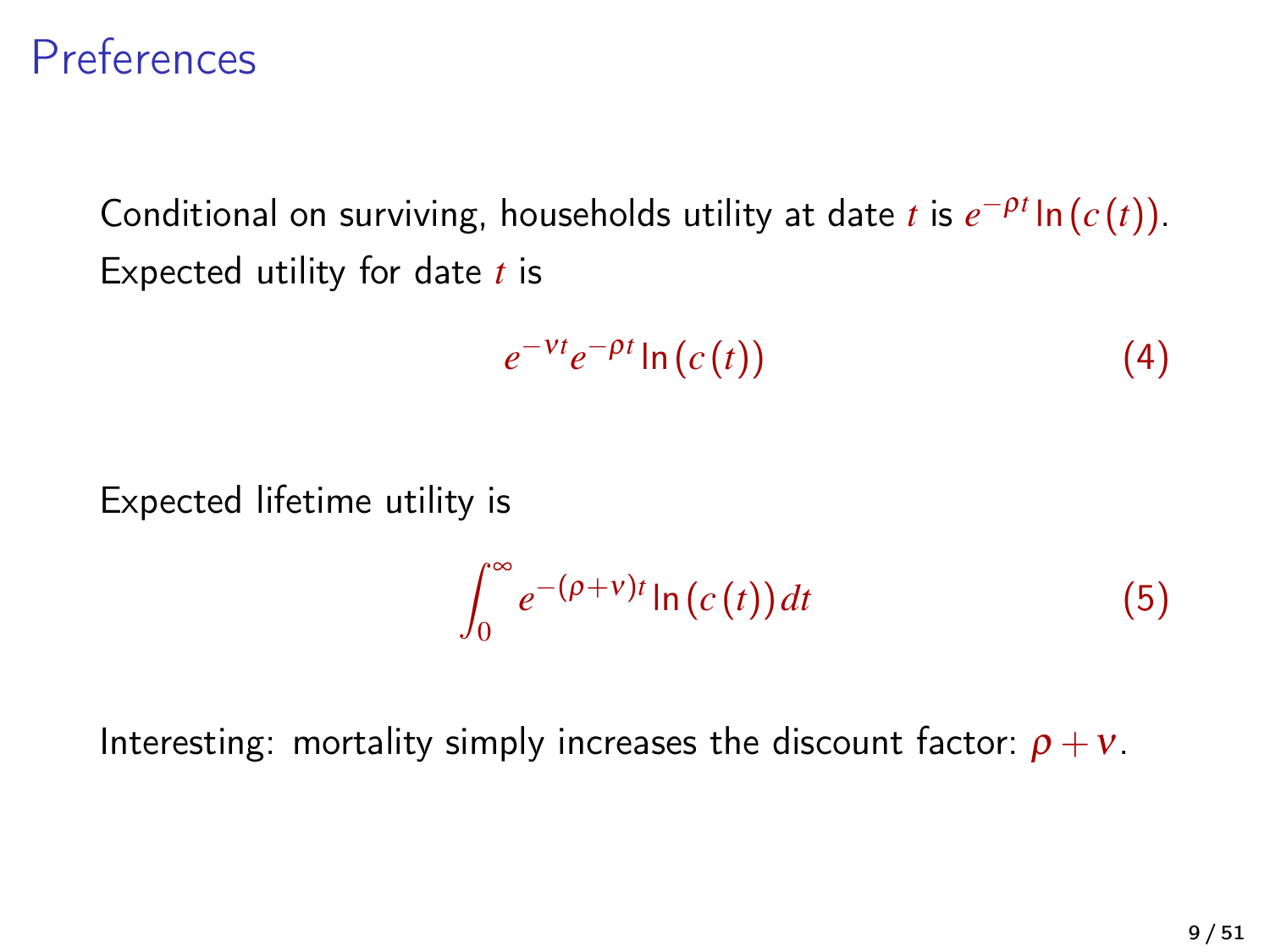Households work 1 unit of time.

Newborn households do not own any assets.

This is how age matters: older households are richer.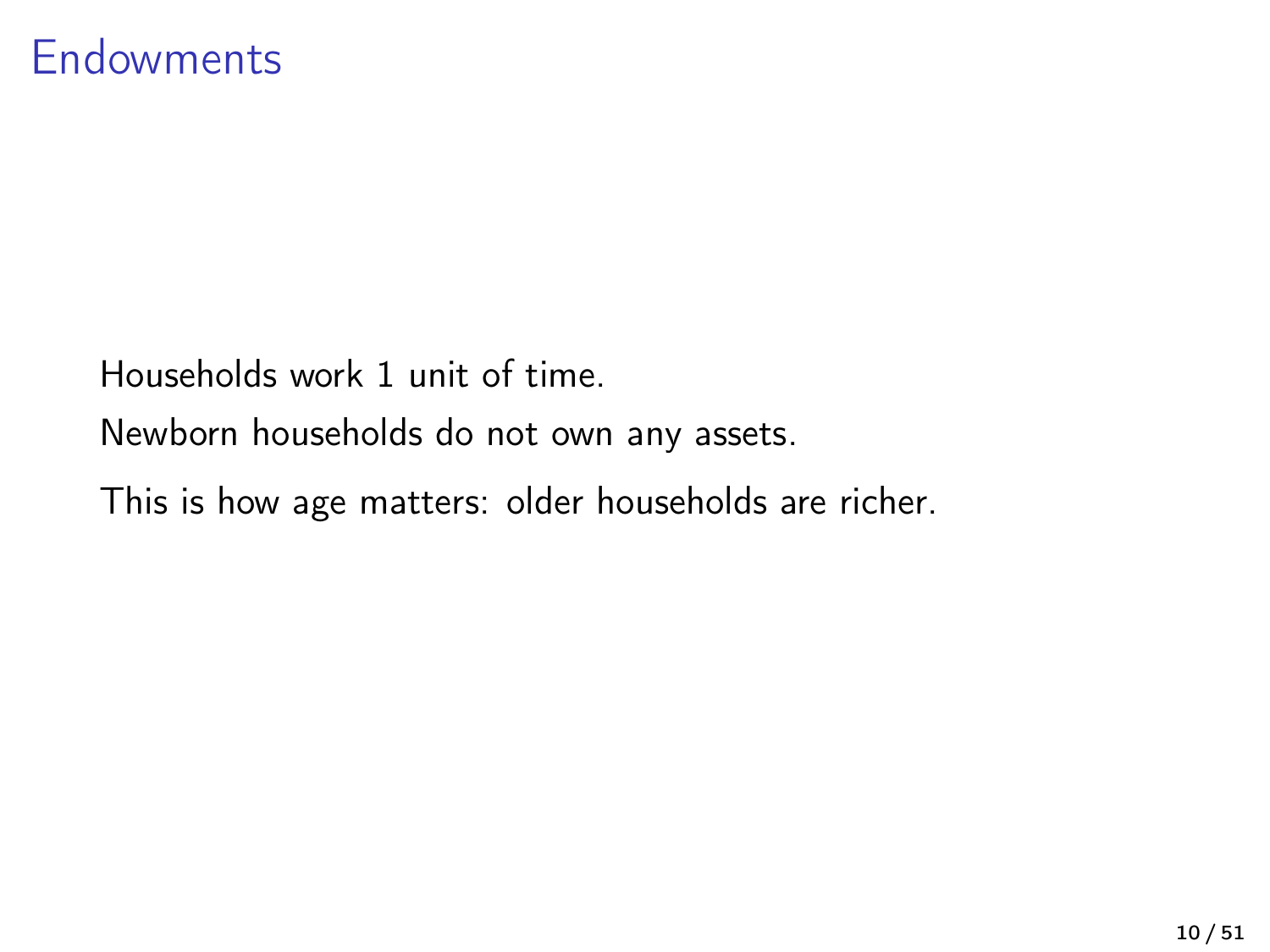# **Technology**

#### $\blacktriangleright$  The resource constraint is

$$
\dot{K}+C=F(K,L)-\delta K
$$

#### $\blacktriangleright$  In per capita terms

$$
\dot{k} = f(k) - c - (n - v + \delta)k \tag{6}
$$

 $\blacktriangleright k = K/L$  is capital per capita and capital per worker.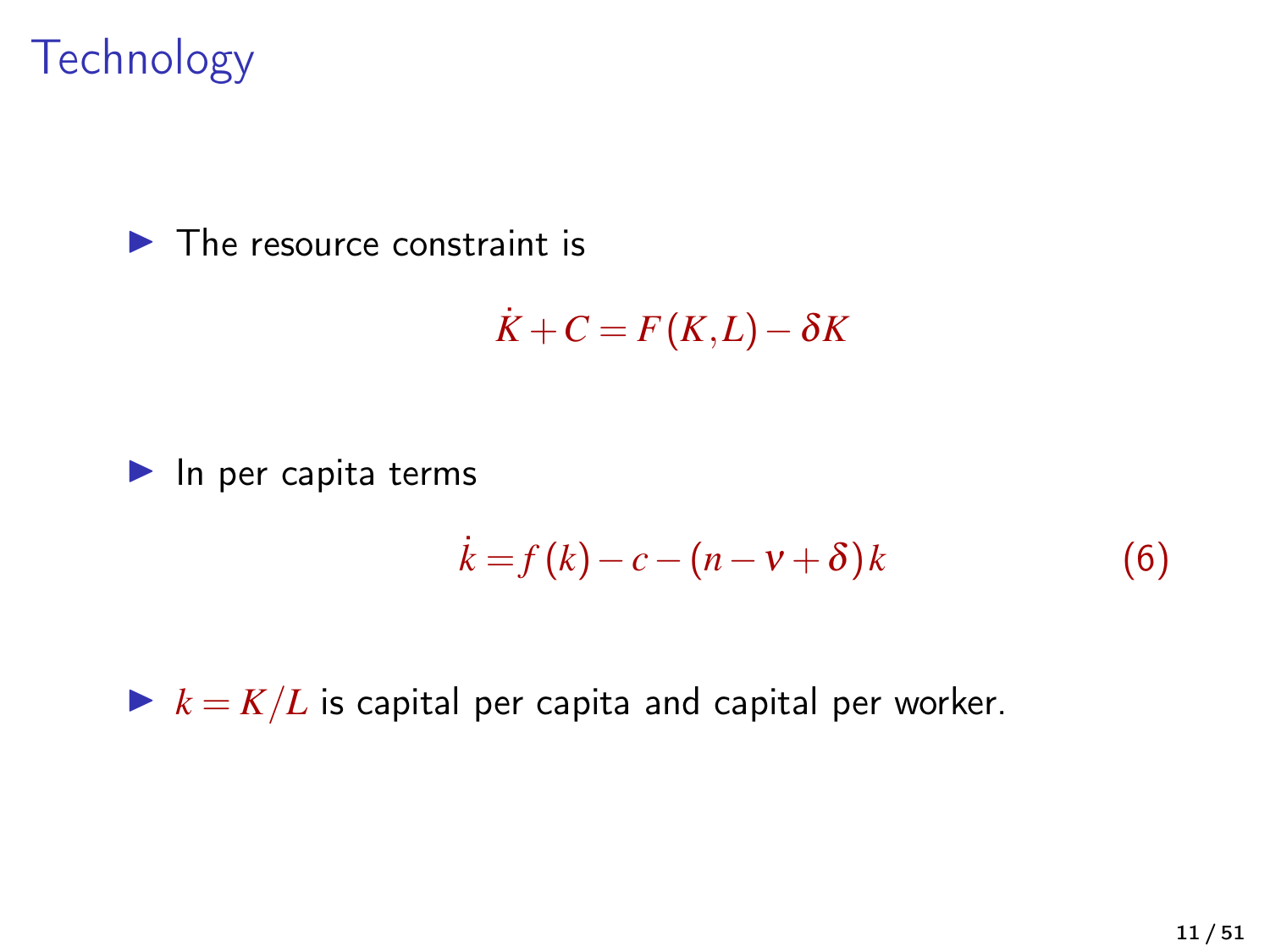#### **Markets**

Competitive markets for

- $\blacktriangleright$  goods (numeraire)
- $\blacktriangleright$  labor rental:  $w$
- $\blacktriangleright$  capital rental: *q*
- $\blacktriangleright$  annuities...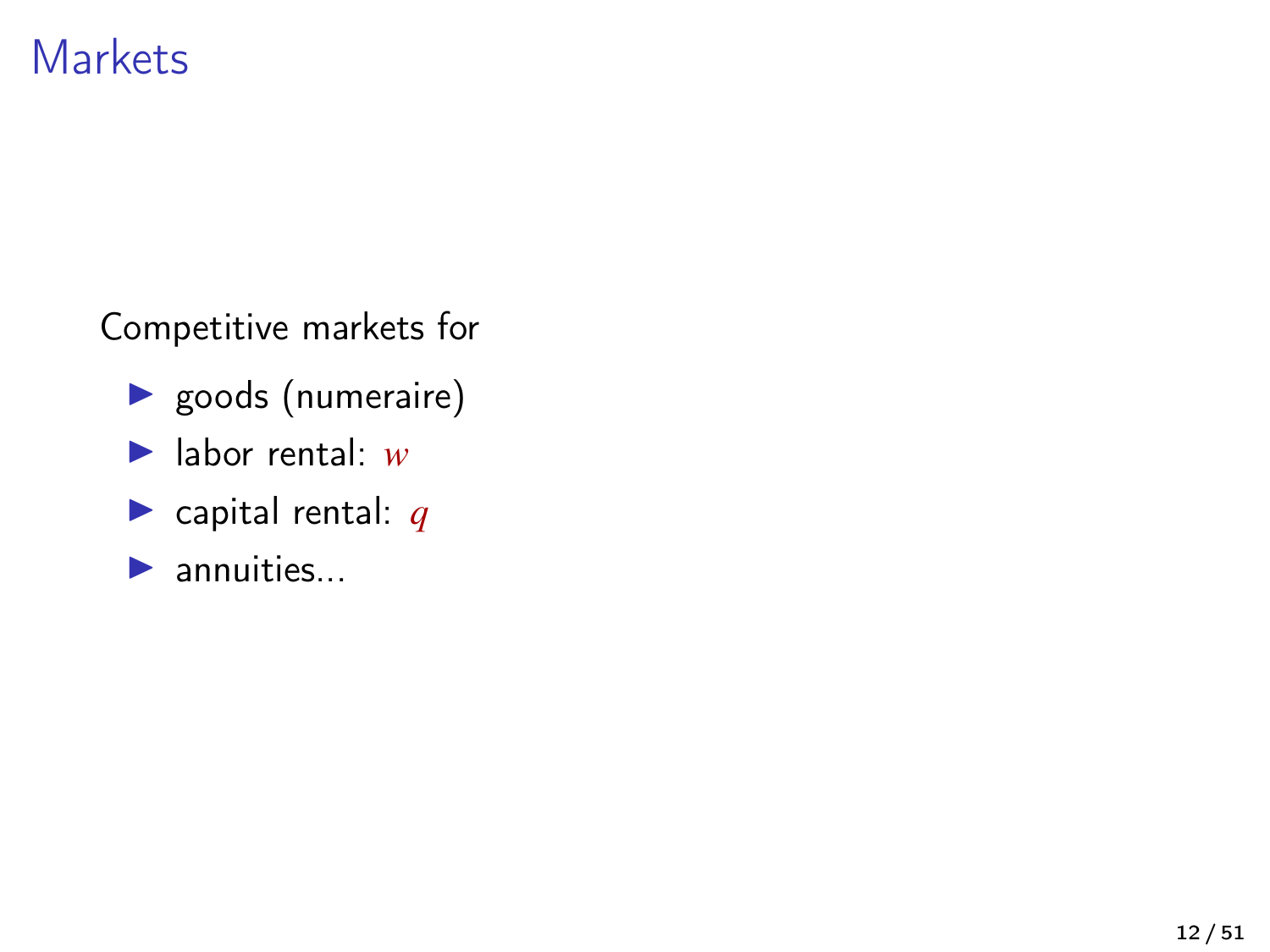#### Annuities

The problem: what to do with the wealth of households who die?

 $\blacktriangleright$  "accidental bequests"

Assumption: households buy fair annuities.

Each cohort  $\tau$  household gives  $a(t|\tau)$  to the insurance company. They get paid:

- 1. interest  $r(t) a(t|\tau)$
- 2. an equal share of accidental bequests of his own cohort:

$$
z(a(t|\tau)|t,\tau) = va(t|\tau)
$$
 (7)

Effectively, the interest rate, conditional on survival, is  $r(t) + v$ .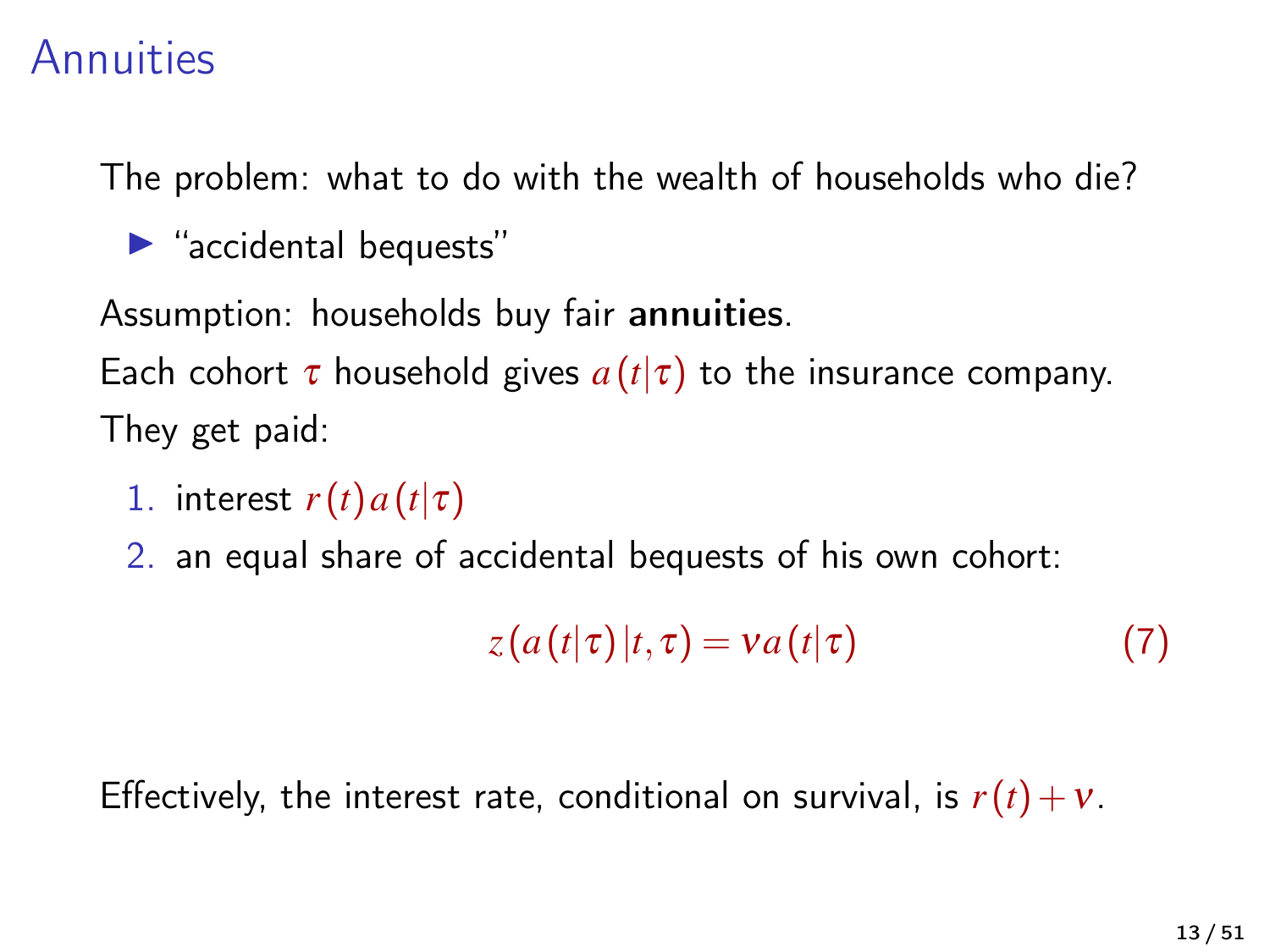

 $\blacktriangleright$  A representative firm solves the standard problem.

 $\blacktriangleright$  Factor prices are

$$
q = f'(k)
$$
  

$$
w = f(k) - f'(k)k
$$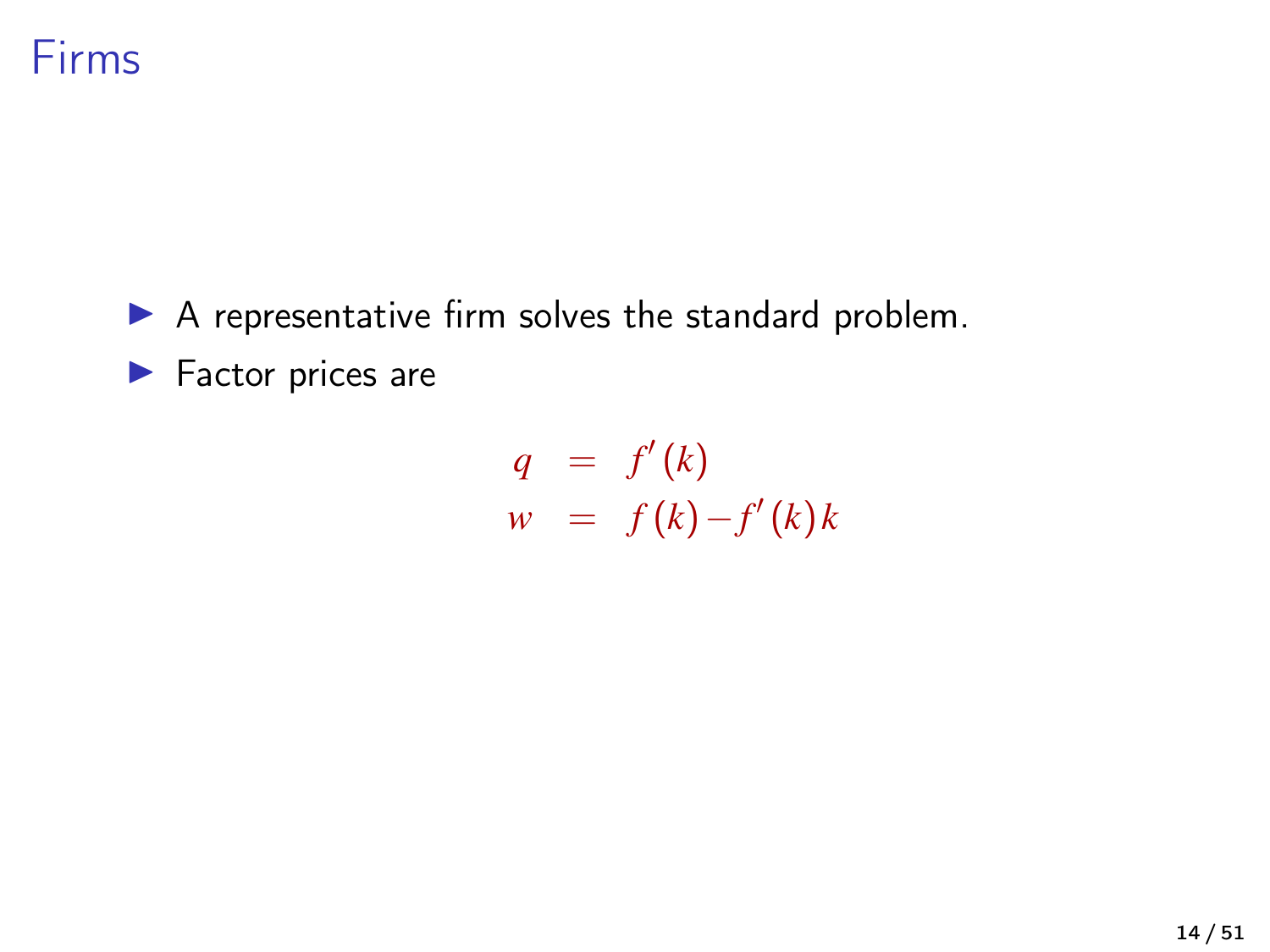# **Equilibrium**

#### Definition

#### A CE is an allocation

$$
[K(t),L(t),C(t),c(t|\tau),a(t|\tau)]_{t=0,\tau\leq t}^{\infty} \qquad (8)
$$

and a price system

$$
[w(t), q(t), r(t)] \tag{9}
$$

such that:

- 1.  $c(t|\tau)$  and  $a(t|\tau)$  solve the household's problem for cohort  $t-\tau$ . 2.  $w(t)$  and  $q(t)$  solve the firm's problem.
- 3. markets clear (below).
- 4. identities:  $L(t)$ ,  $C(t)$ ,  $r(t) = q(t) \delta$

Important: we have to keep track of assets and consumption by cohort and age.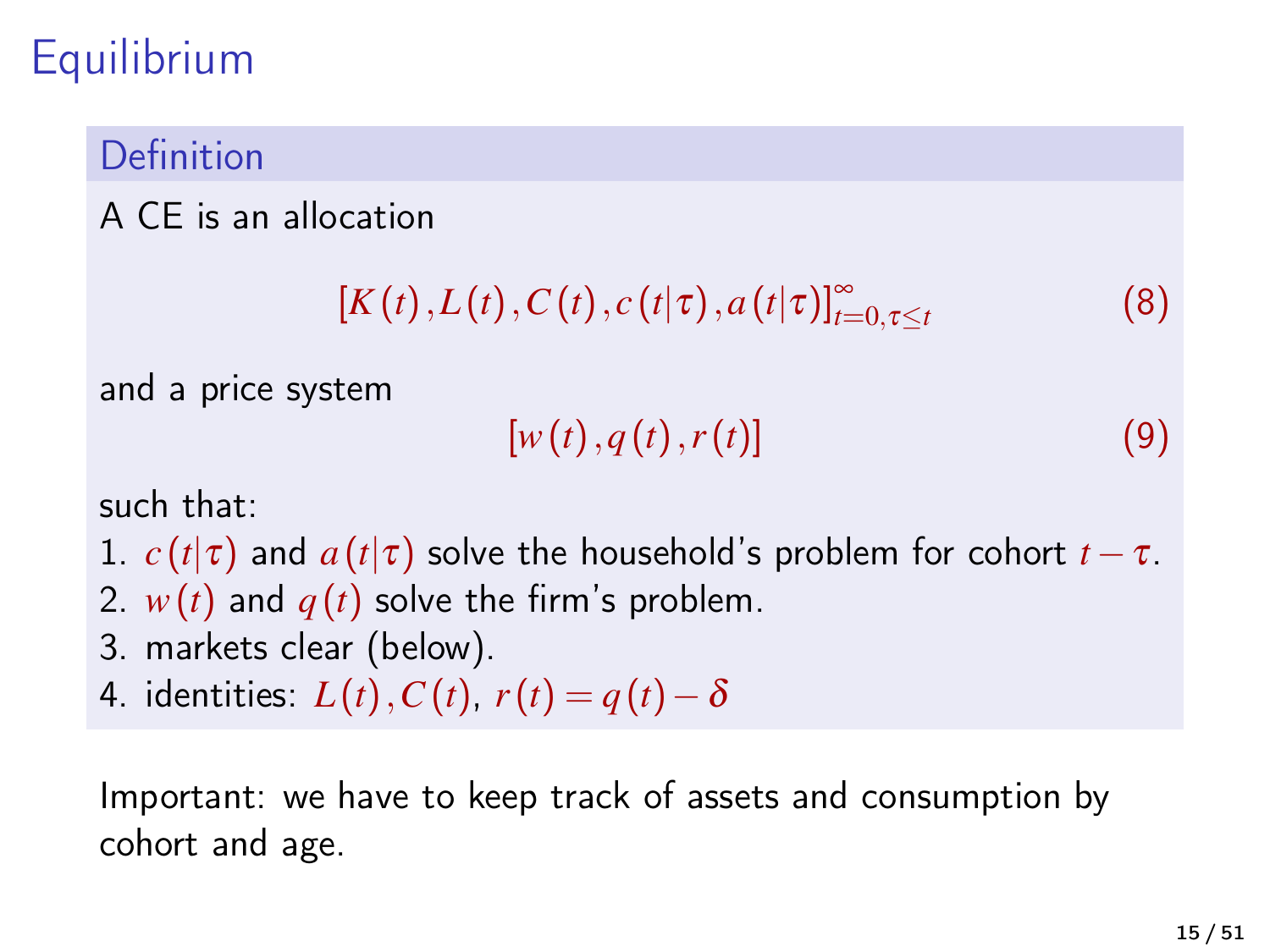# Equilibrium

Market clearing:

- $\blacktriangleright$  labor: implicit
- $\blacktriangleright$  capital: *K*(*t*) =  $\int_0^t L(t|\tau) a(t|\tau) d\tau$ .
- ▶ goods: same as resource constraint.

Identities:

$$
\blacktriangleright C(t) = \int_0^t L(t|\tau) c(t|\tau) d\tau \text{ etc.}
$$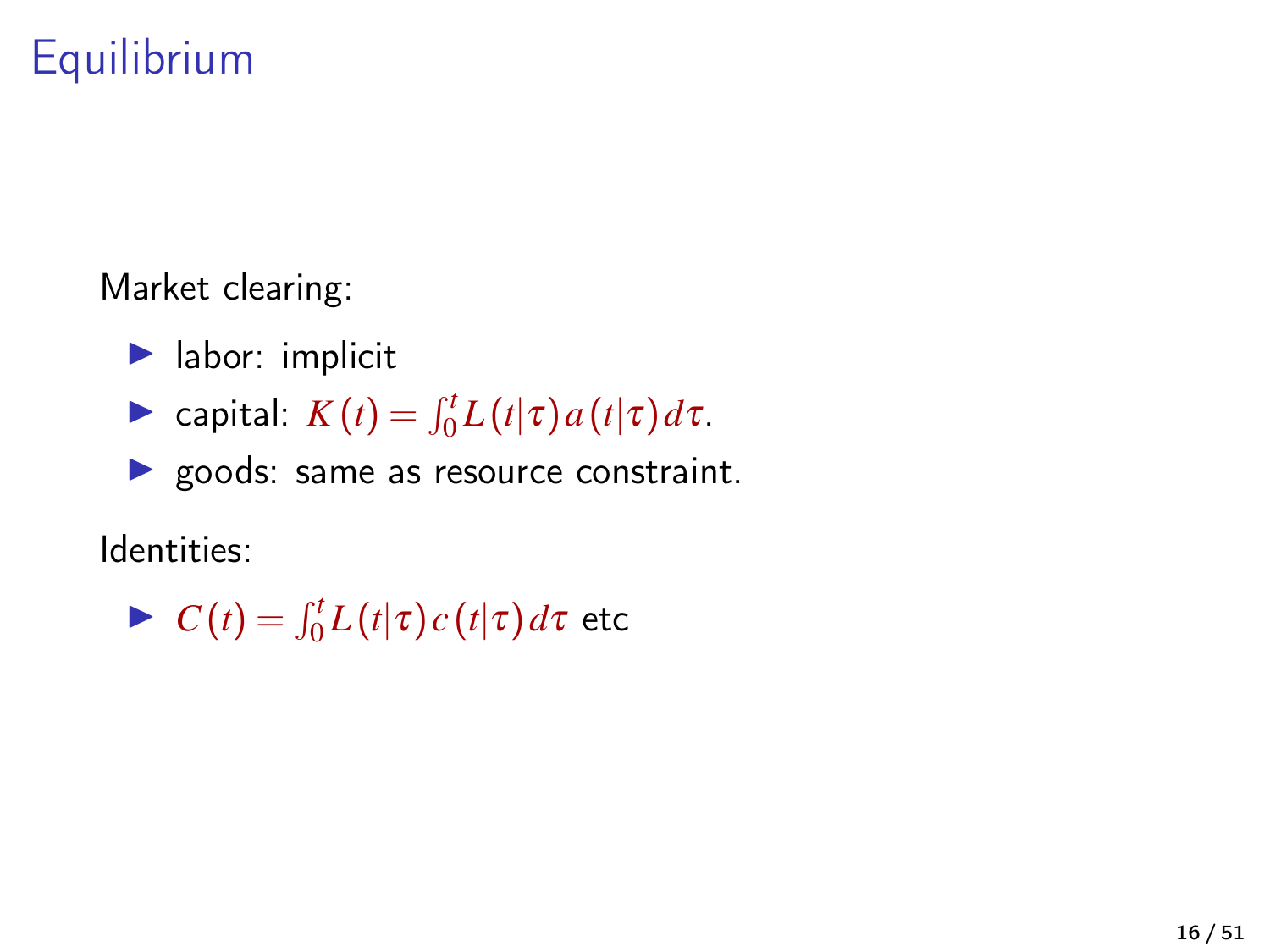# Math Digression: Leibniz's Rule

We want to differentiate an integral Given

$$
F(\theta) = \int_{a(\theta)}^{b(\theta)} f(x, \theta) dx
$$
 (10)

We have

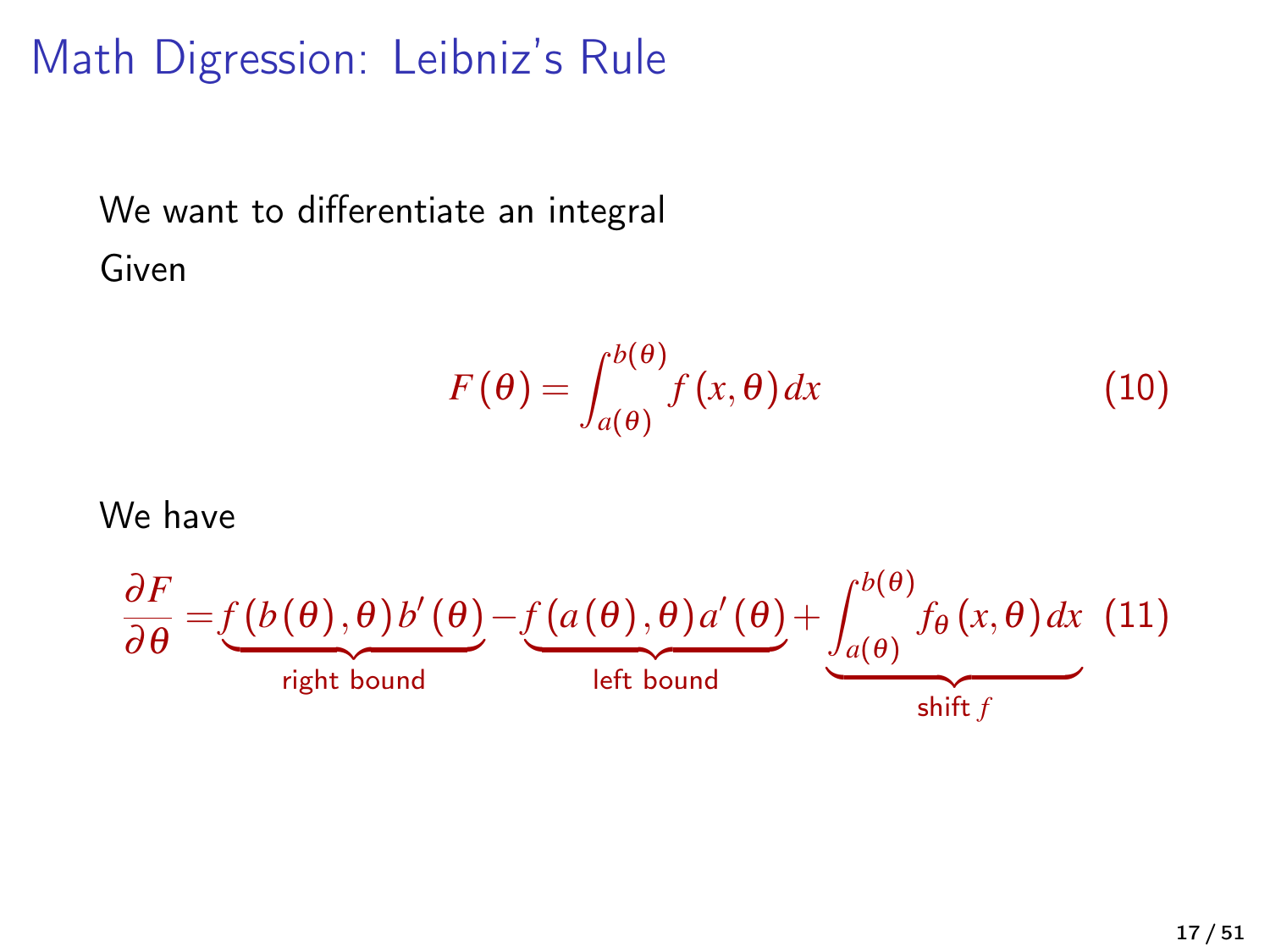# Leibniz's Rule

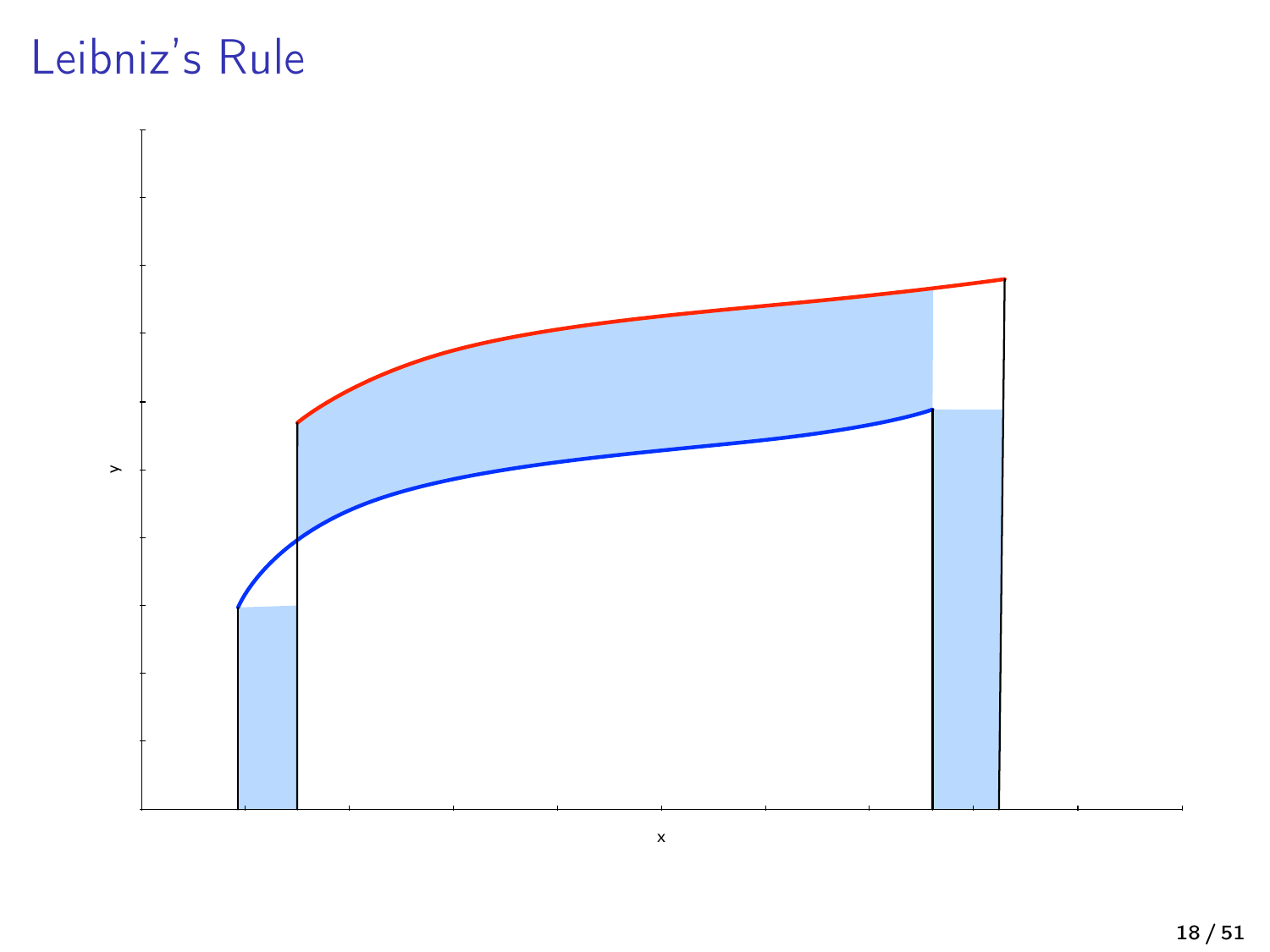### **Households**

The representative member of cohort  $\tau$  solves

$$
\max \int_{\tau}^{\infty} e^{-(\rho+v)(t-\tau)} \ln\left(c\left(t\right|\tau\right)\right) dt
$$

subject to

$$
\dot{a}(t|\tau) = [r(t) + v]a(t|\tau) - c(t|\tau) + w(t) \qquad (12)
$$

The standard growth model problem, except:

- ightharpoont rate is  $\rho + v$ ;
- If the interest rate is  $r + v$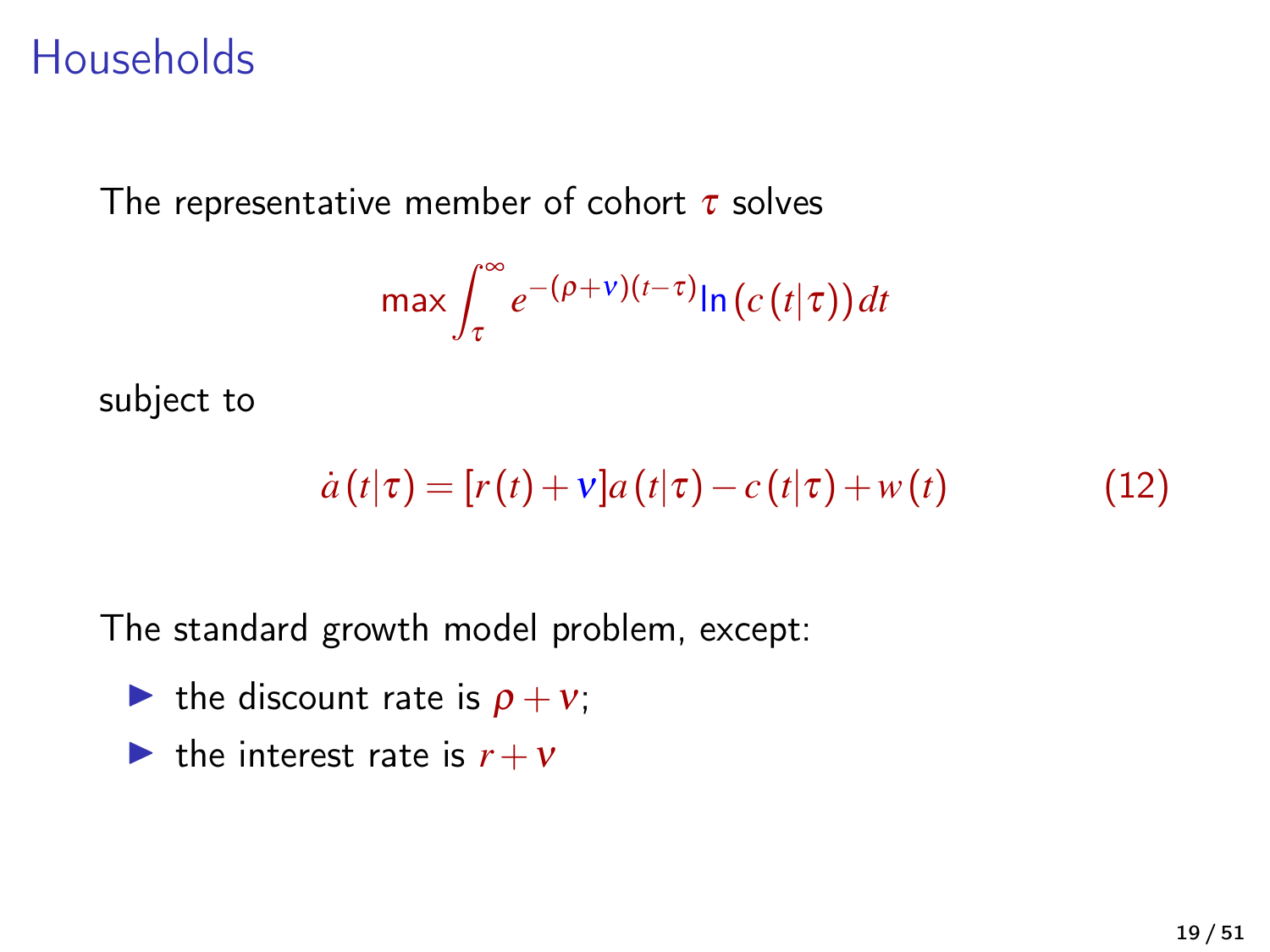#### Household solution

This is a standard problem with Euler equation

$$
\frac{\dot{c}(t|\tau)}{c(t|\tau)} = [r(t) + v] - [\rho + v] = r(t) - \rho \tag{13}
$$

budget constraint and TVC

$$
\lim_{t\to\infty} D_{t,\tau} a(t|\tau) = 0 \tag{14}
$$

where

$$
D_{t,\tau} = \exp\left(-\int_{\tau}^{t} [r(z) + v] dz\right)
$$
 (15)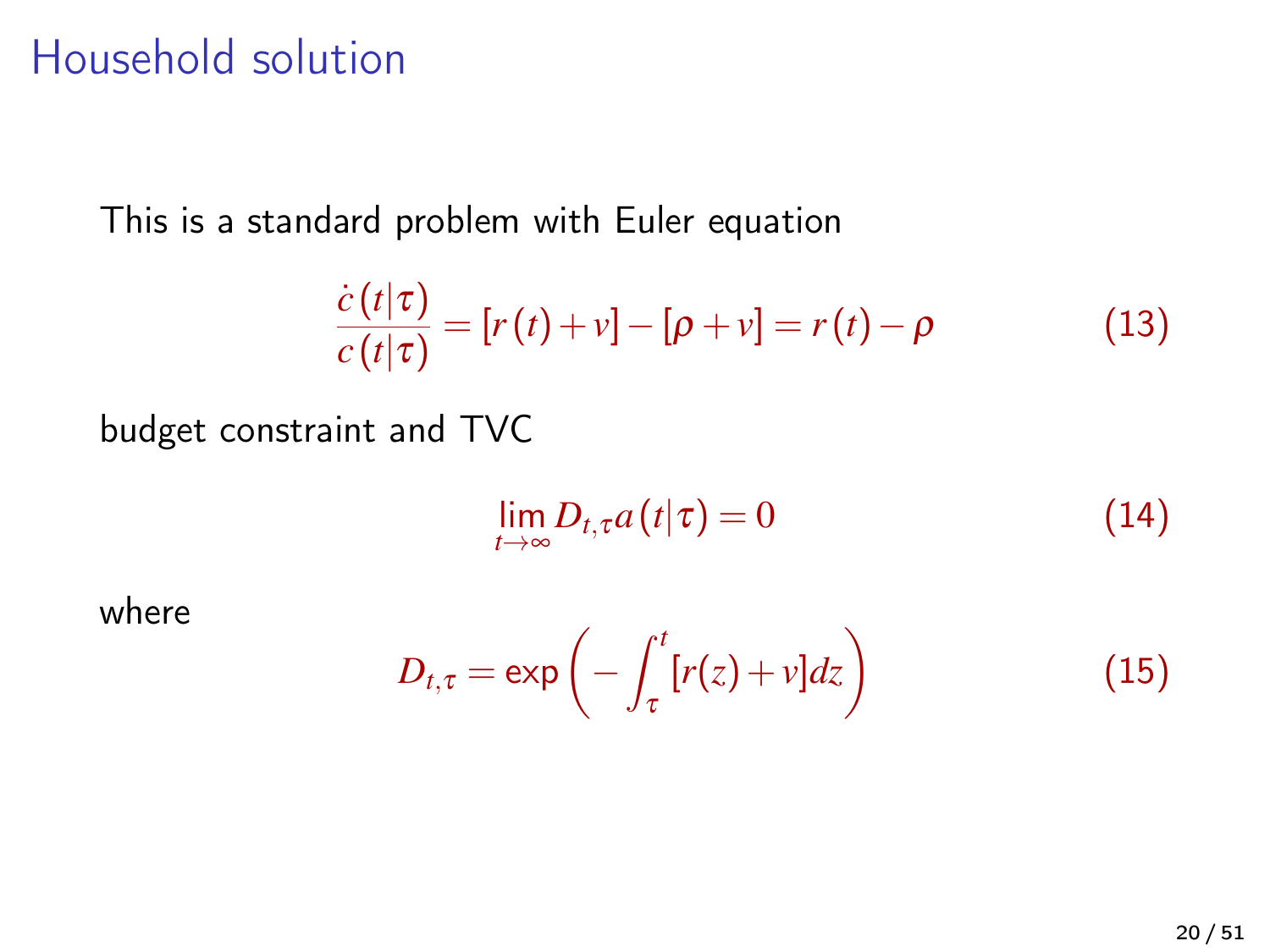#### **Notation**

- $\blacktriangleright$  *D*<sub>t*x*</sub> discounts a date *t* payment to  $\tau$ .
- $D_{\tau,t} = 1/D_{t,\tau}$  discounts a date  $\tau$  payment to *t*.
- $P(V(x,t) = \int_{s=t}^{\infty} D_{s,t}x(s) ds$  is the present value of *x*.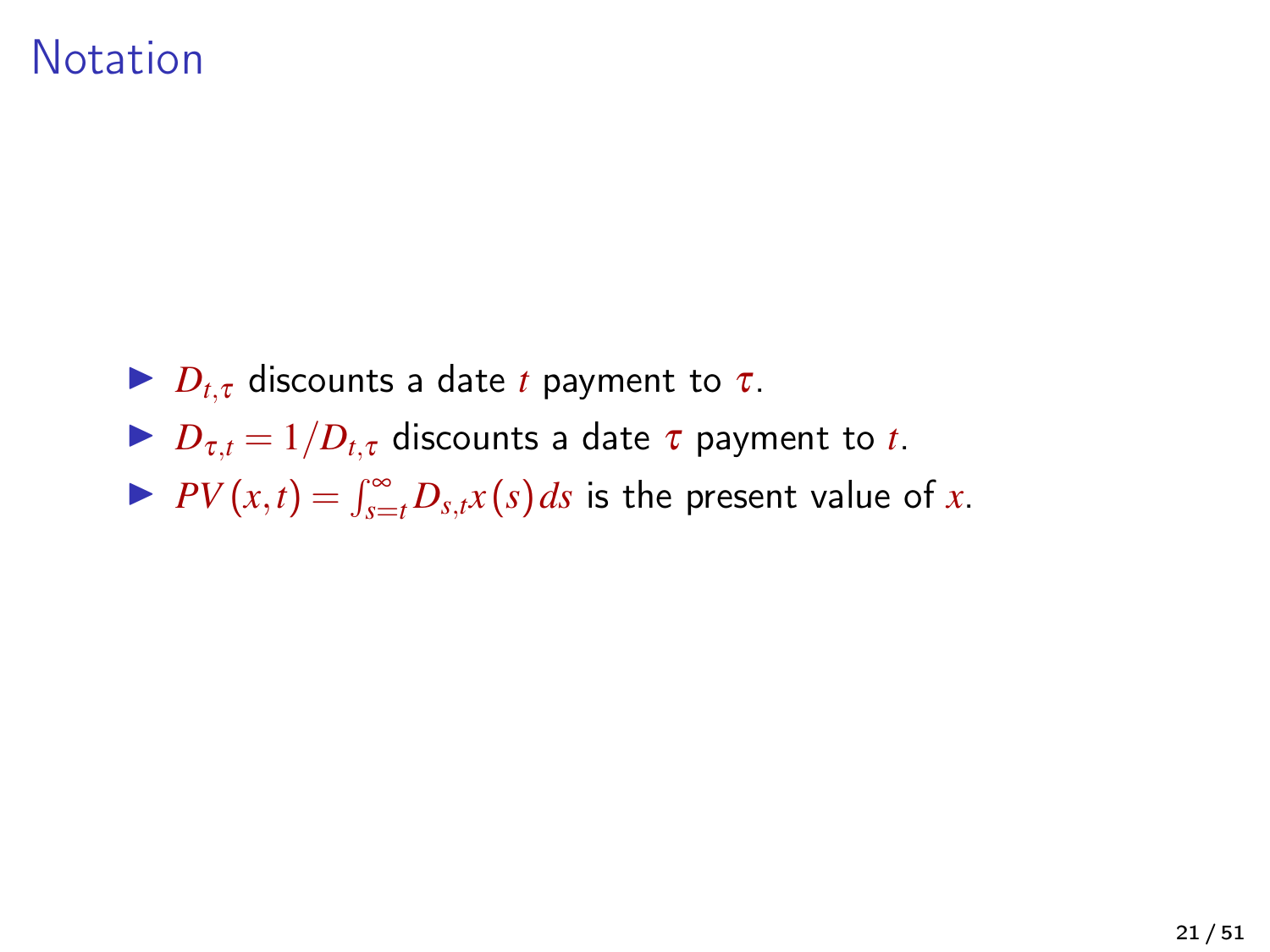### Household: PIH

Claim: the household consumes a constant fraction of wealth:

$$
c(t|\tau) = (\rho + v)[a(t|\tau) + \omega(t)] \qquad (16)
$$

Human wealth is the present value of lifetime earnings

$$
\omega(t) = PV(w,t) = \int_{t}^{\infty} D_{s,t} w(s) ds \qquad (17)
$$

Note: all persons alive at *t* have the same ω. Intuition...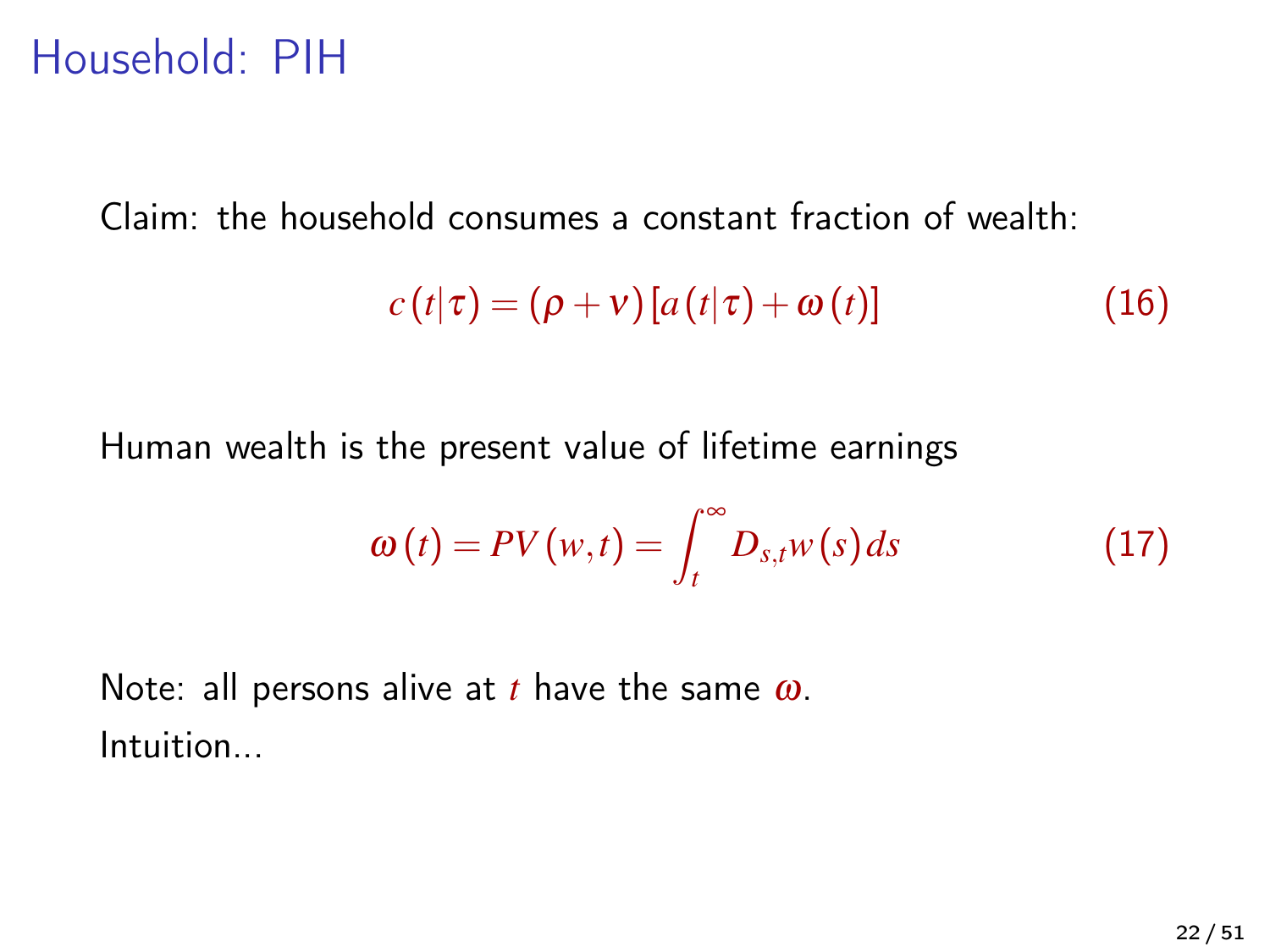### Proof: PIH

Claim 1: We have a standard present value budget constraint:

$$
PV(c(.|\tau), \tau) = a(\tau|\tau) + \omega(\tau)
$$
 (18)

In words: present value of  $c =$  present value of earnings  $+$  initial assets.

Claim 2:

<span id="page-22-0"></span>
$$
PV(c(.|\tau), \tau) = \frac{c(\tau|\tau)}{\rho + v} \tag{19}
$$

Together, these imply  $c(\tau|\tau) = (\rho + v)[a(\tau|\tau) + \omega(\tau)].$ 

From the derivation, we see that this holds for any age, not just for  $t = \tau$ .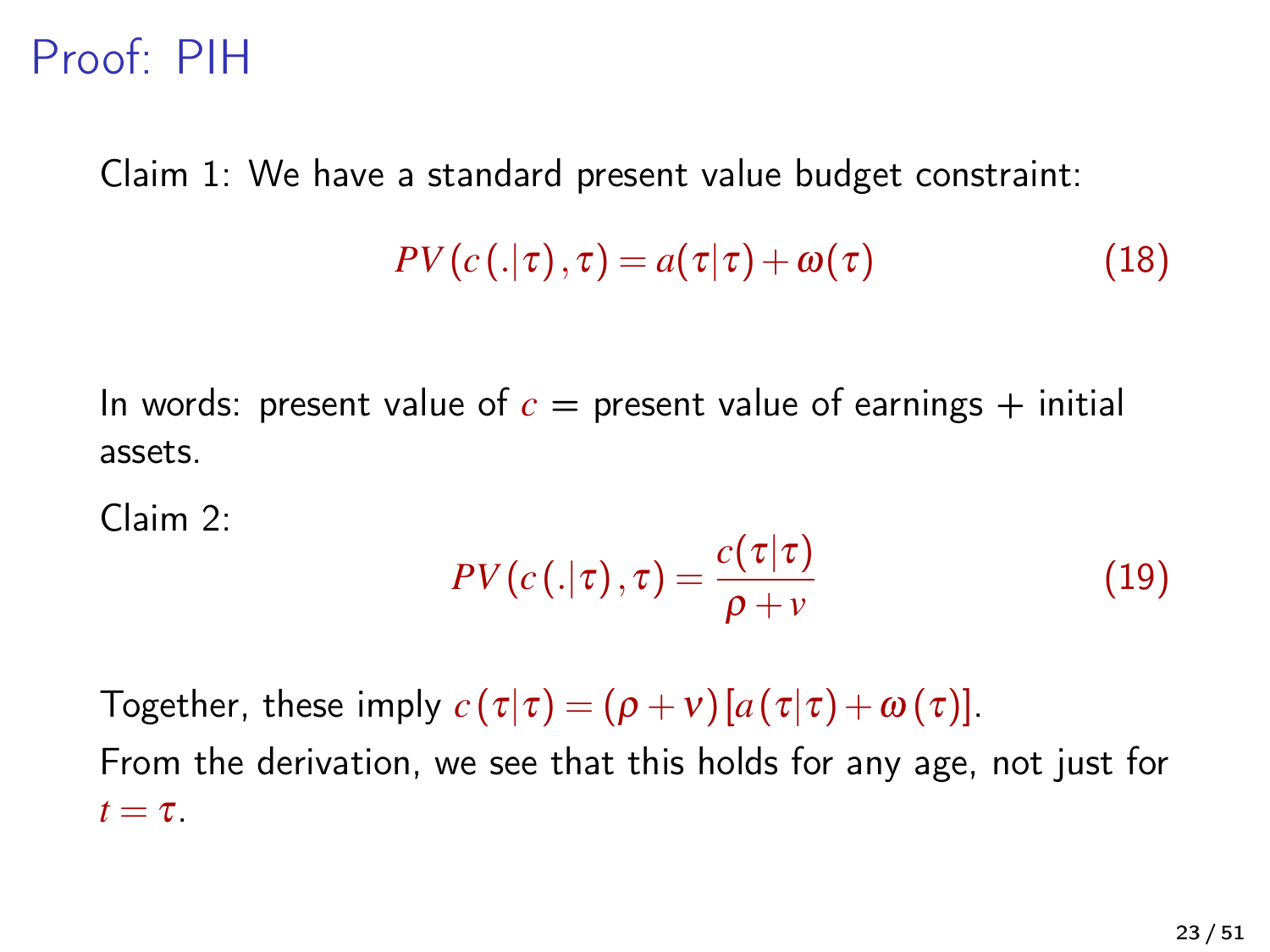# Proof Claim 2 I

Integrate the Euler equation to get consumption:

$$
c(t|\tau) = c(\tau|\tau) \exp\left(\int_{\tau}^{t} [r(z) - \rho] dz\right)
$$
 (20)

Verify by differentiating and comparing with Euler. Multiply both sides by  $D_{t,\tau}$ :

$$
\underbrace{D_{t,\tau}c(t|\tau)}_{\text{pres.value}} = c(\tau|\tau)\exp\left(\int_{\tau}^{t} \left[r(z) - \rho - \underbrace{(r(z) + v)}_{c \text{ growth}}\right]dz\right) \tag{21}
$$
\n
$$
= c(\tau|\tau)\exp\left(-[\rho + v][t - \tau]\right) \tag{22}
$$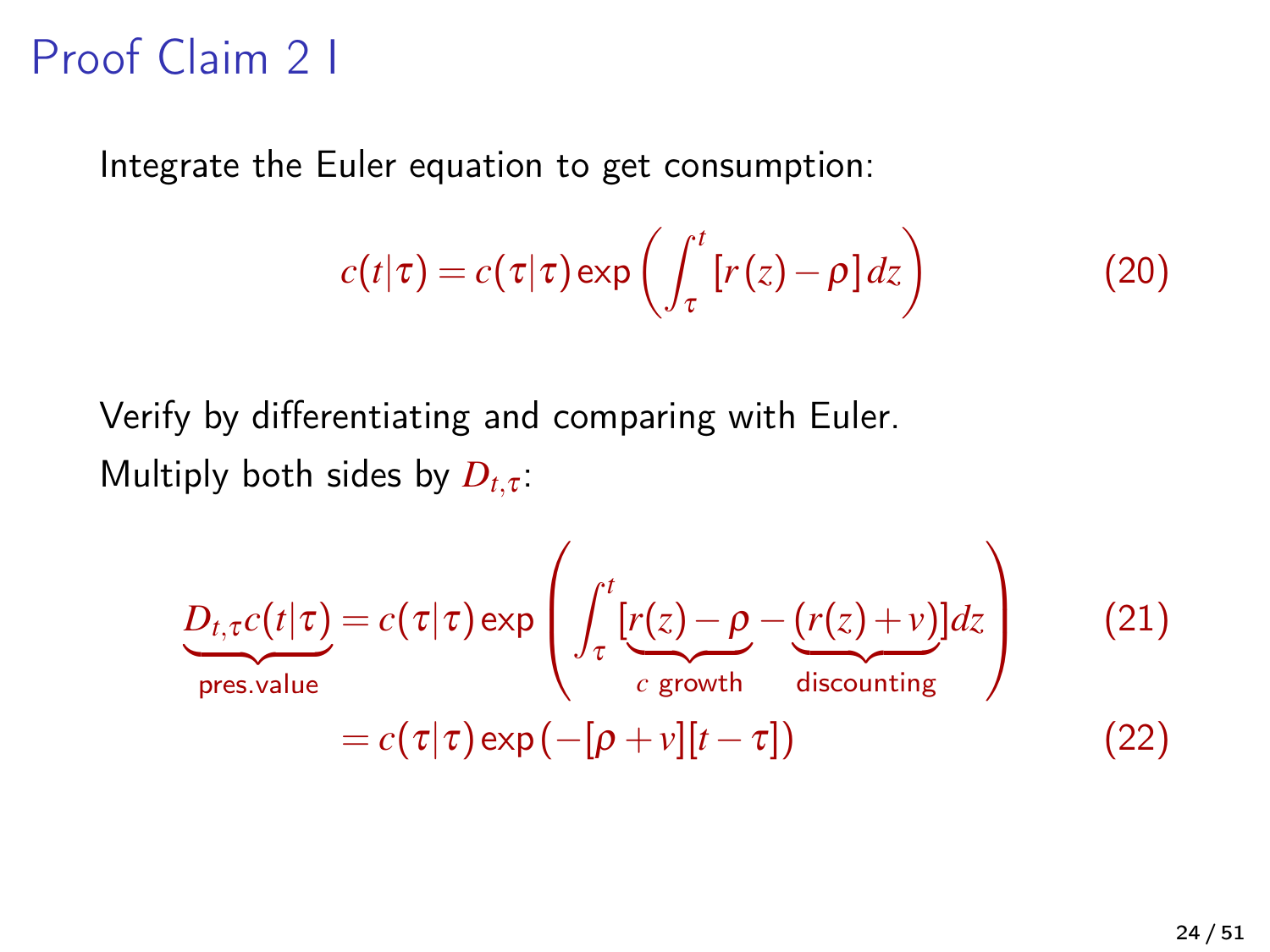# Proof Claim 2 II

In words: The present value of  $c(t|\tau)$  grows at a rate the equals the difference between the consumption growth rate and the interest rate.

Present value of consumption

$$
\int_{\tau}^{\infty} D_{t,\tau} c(t|\tau) dt = c(\tau|\tau) \int_{\tau}^{\infty} e^{-(\rho+\nu)t} dt = \frac{c(\tau|\tau)}{\rho+\nu}
$$
 (23)

which is [\(19\)](#page-22-0).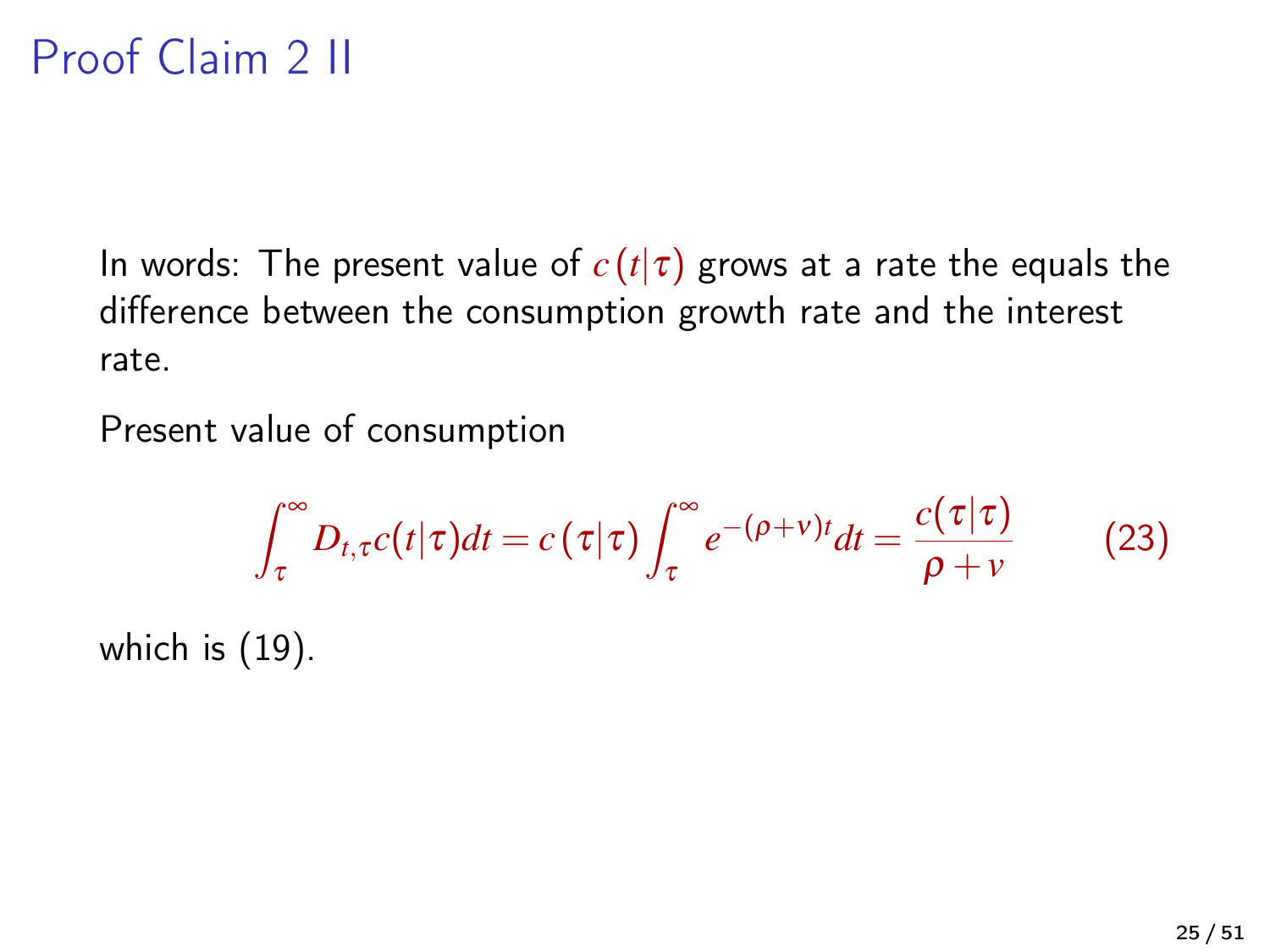# Proof: Claim 1

Claim:

$$
D_{t,\tau}a(t|\tau) = a(\tau,\tau) + \int_{\tau}^{t} D_{z,\tau}[w(z) - c(z|\tau)] dz \qquad (24)
$$

In words: The present value of "terminal" assets *a*(*t*|τ) equals initial assets  $+$  the present value of savings. Take lim*t*→∞and the LHS goes to 0 due to TVC. That gives the lifetime budget constraint

<span id="page-25-0"></span>
$$
PV(c) = \omega + a(\tau, \tau) \tag{25}
$$

b/c the RHS is  $\omega - PV(c)$ .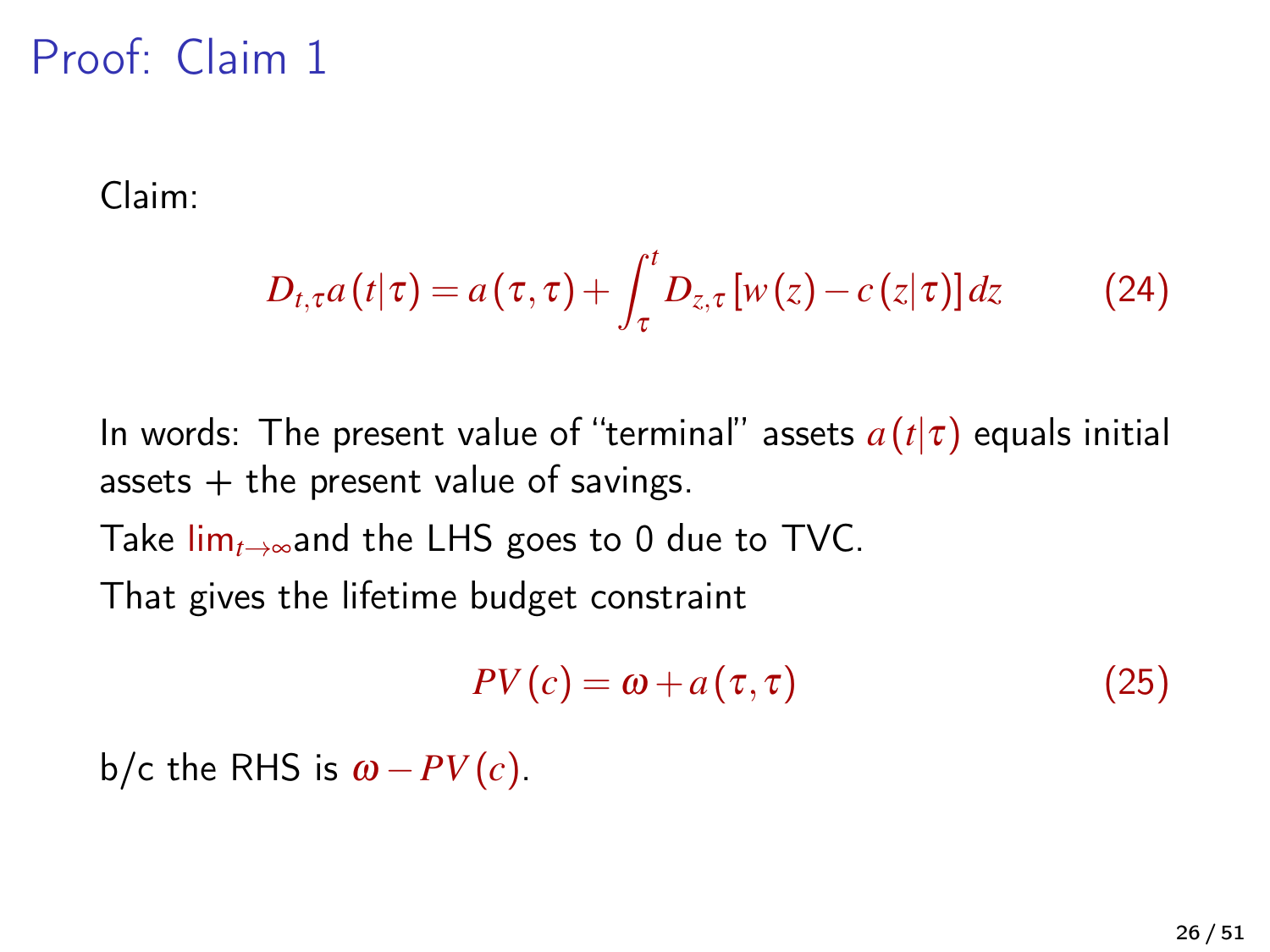### Lifetime budget constraint

To show that the claim [\(24\)](#page-25-0) implies the flow budget constraint: Multiply by  $D_{\tau,t}$ .

$$
a(t|\tau) = a(\tau|\tau)D_{\tau,t} + \int_{\tau}^{t} D_{z,t}[w(z) - c(z|\tau)]dz \qquad (26)
$$

because

<span id="page-26-0"></span>
$$
D_{z,\tau} \times D_{\tau,t} = D_{z,t} \tag{27}
$$

In words: discounting from *z* to *t*  $(D_{z,t})$  is the same as

- **If** first discounting from *z* to  $\tau$   $(D_{z\tau})$
- If then discounting from  $\tau$  to  $t$  ( $D_{\tau,t}$ )

Next: Differentiate with respect to *t* and check that the flow budget constraint

$$
\dot{a}(t|\tau) = [r(t) + v]a(t|\tau) - c(t|\tau) + w(t) \qquad (28)
$$

emerges.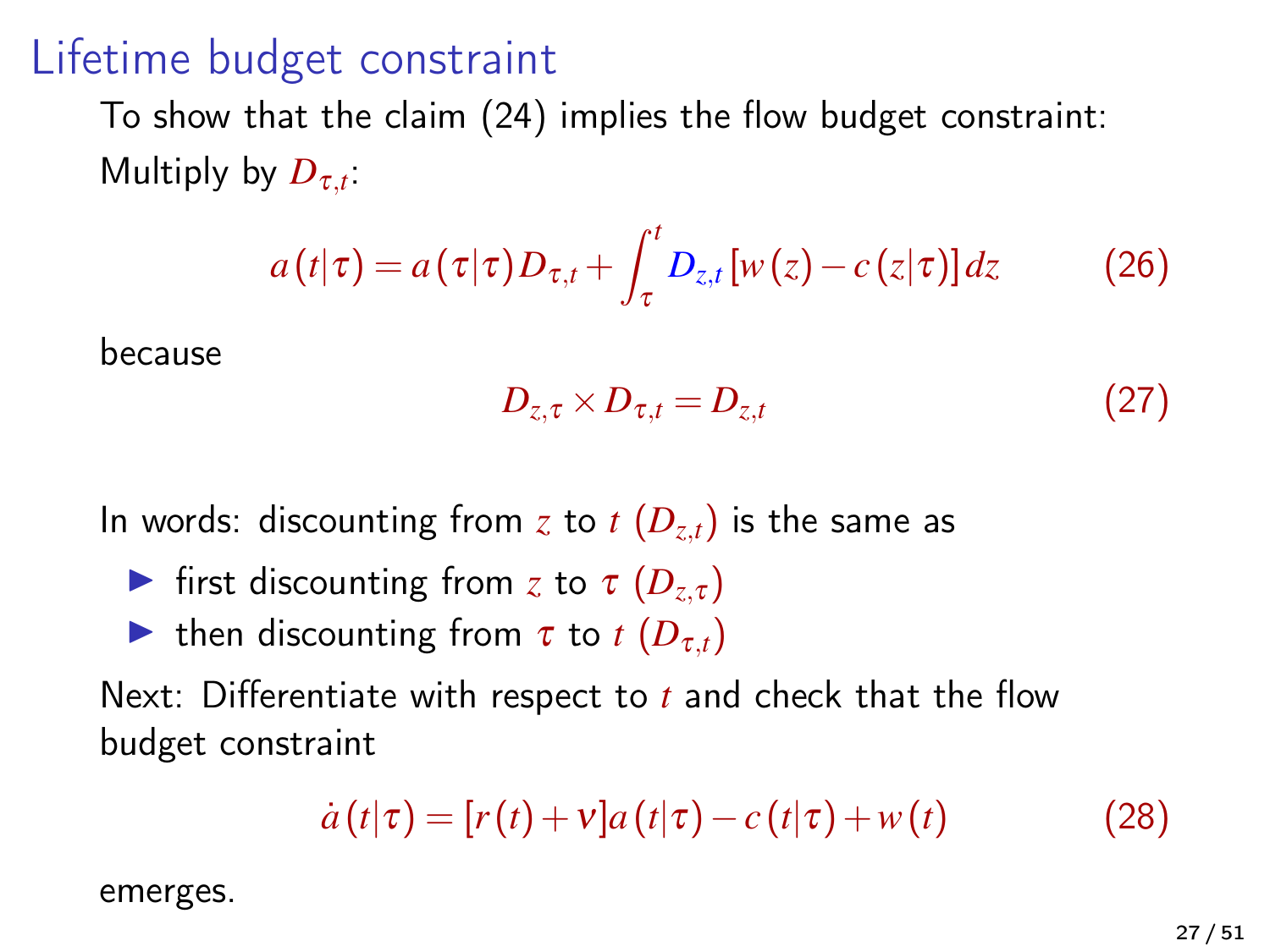## Lifetime Budget Constraint

Differentiate [\(26\)](#page-26-0) w.r.to *t* (Leibniz Rule):

$$
\dot{a}(t|\tau) = a(\tau|\tau) \frac{\partial D_{\tau,t}}{\partial t} + D_{t,t}[w(t) - c(t|\tau)] + \int_{\tau}^{t} \frac{\partial D_{z,t}[w(z) - c(z|\tau)]}{\partial t} dz
$$

and note that

- 1.  $\frac{\partial D_{\tau,t}}{\partial t} = D_{\tau,t}[r(t)-v]$ , so that the first term becomes  $(r(t) + v)a(\tau|\tau)D_{\tau,t}$
- 2.  $D_{t,t} = \exp(0) = 1$ , so that the second term becomes  $w(t) - c(t|\tau)$
- 3. the 3rd term is

$$
[r(t)+v]\int_{\tau}^{t}D_{z,t}[w(z)-c(z|\tau)]dz=[r(t)+v][a(t,\tau)-a(\tau|\tau)D_{\tau,t}]
$$

Add all that up and the flow budget constraint emerges.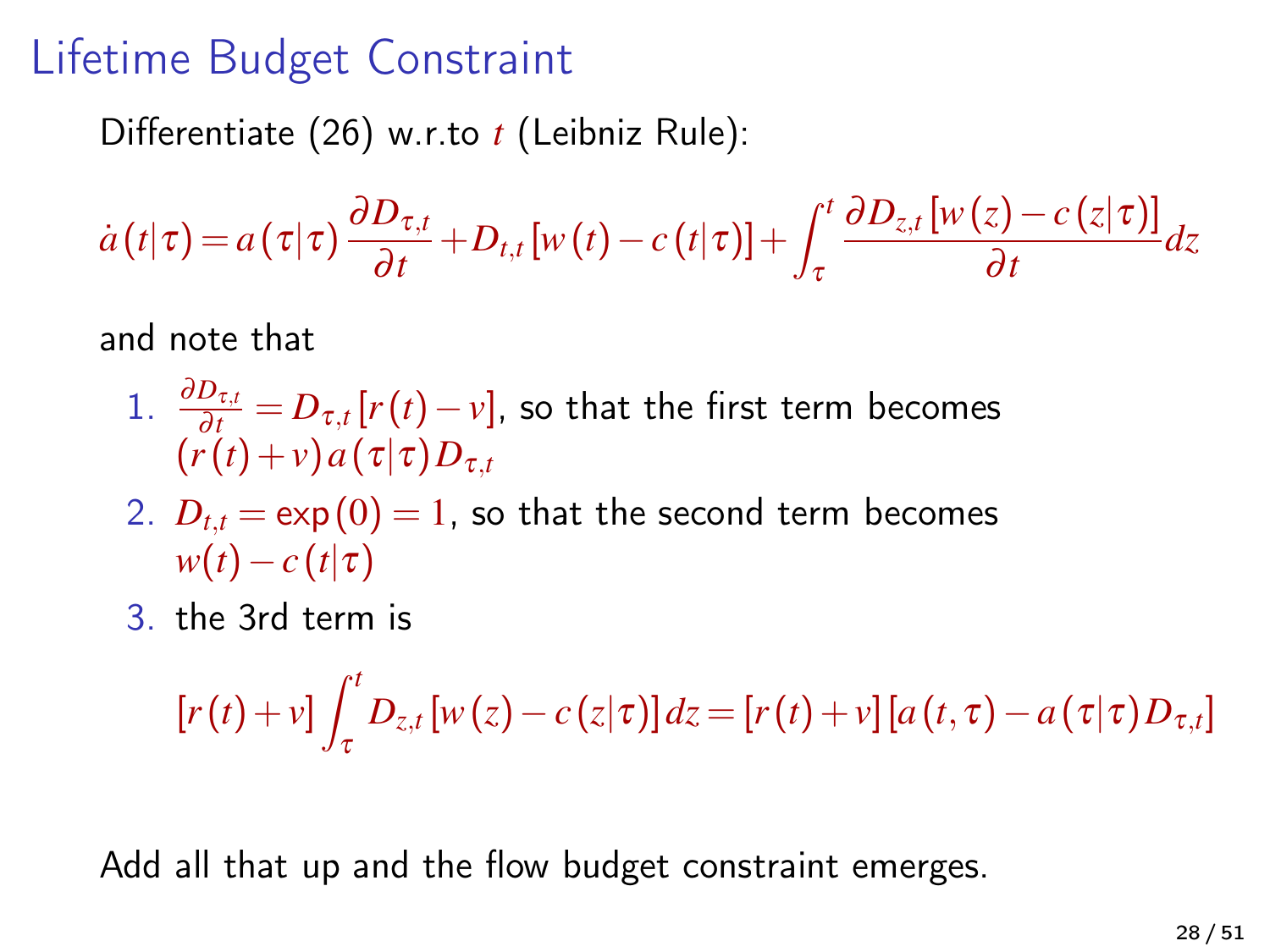#### Summary

We now have a solution for the individual consumption function:

$$
c(t|\tau) = (\rho + v) [a(t|\tau) + \omega(t)] \tag{29}
$$

To characterize equilibrium, we need the aggregate consumption function:

$$
c(t) = \int_0^t L(t, \tau) c(t|\tau) d\tau / L(t)
$$
\n(30)

A nice feature of this model: we can aggregate with paper and pencil.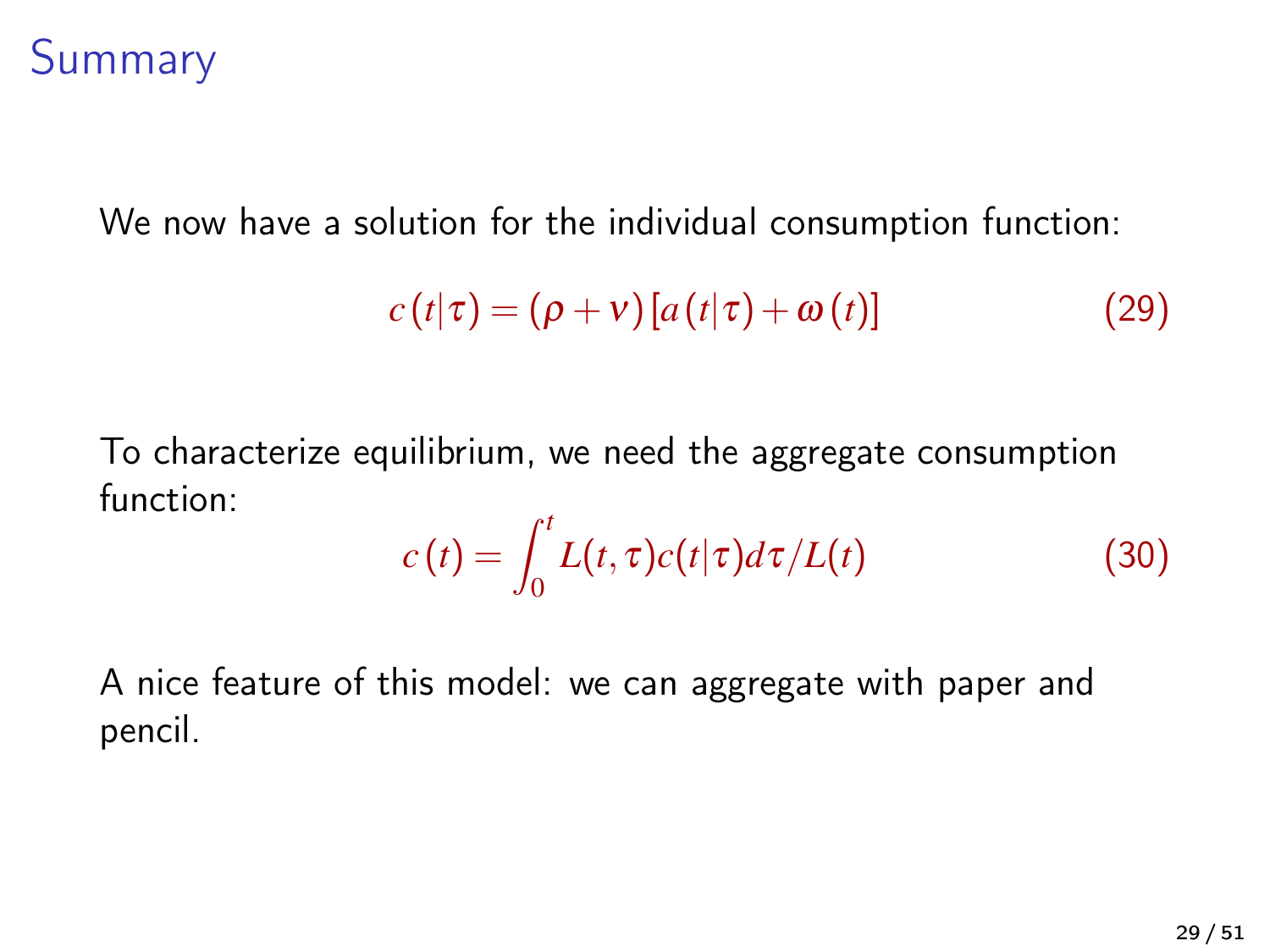#### Aggregation

$$
c(t) = \int_0^t L(t|\tau)c(t|\tau)d\tau/L(t)
$$
(31)  

$$
= \int_0^t [(\rho + v)(a(t|\tau) + \omega(t))]L(t|\tau)/L(t)d\tau
$$
(32)

$$
= (\rho + v) [a(t) + \omega(t)] \tag{33}
$$

#### where

- $\blacktriangleright$   $\int L(t|\tau)/L(t) d\tau = 1$
- $\blacktriangleright$   $\int a(t|\tau)L(t|\tau)/L(t) d\tau \equiv a(t)$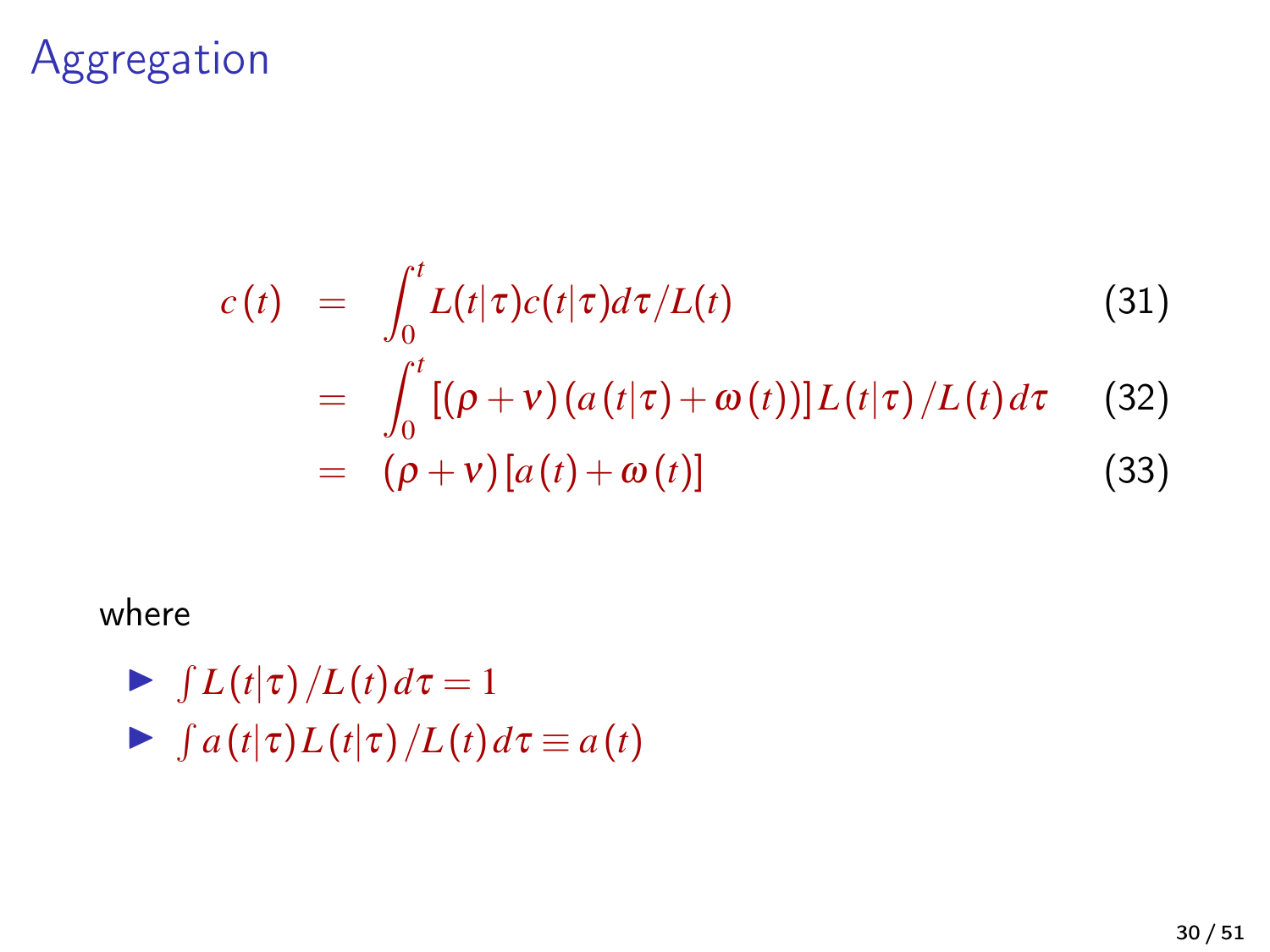### Aggregation

This is a strong form of aggregation:

- $\triangleright$  Aggregate consumption behaves like individual consumption.
- $\triangleright$  As if a single individual made the choice.

The budget constraint aggregates in the same way.

How general is this?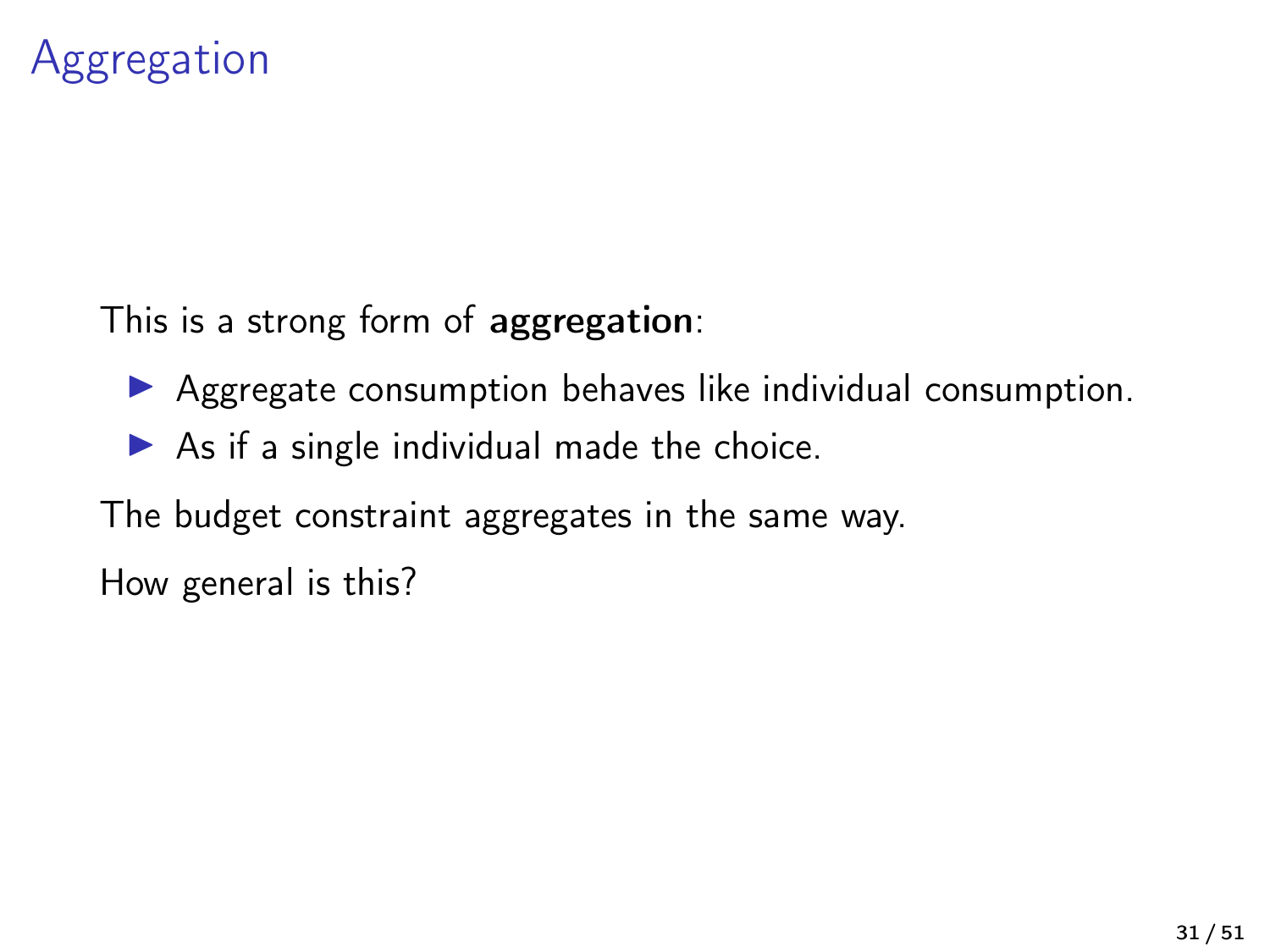# Equilibrium Dynamics

It would be tempting to say:

- $\blacktriangleright$  Euler is unchanged relative to growth model
- $\blacktriangleright$  Resource constraint is unchanged
- $\blacktriangleright$  Everything behaves like the growth model

But this would be wrong:

- $\triangleright$  each person has an Euler equation that looks "standard"
- $\triangleright$  that does not mean that aggregate consumption also behaves that way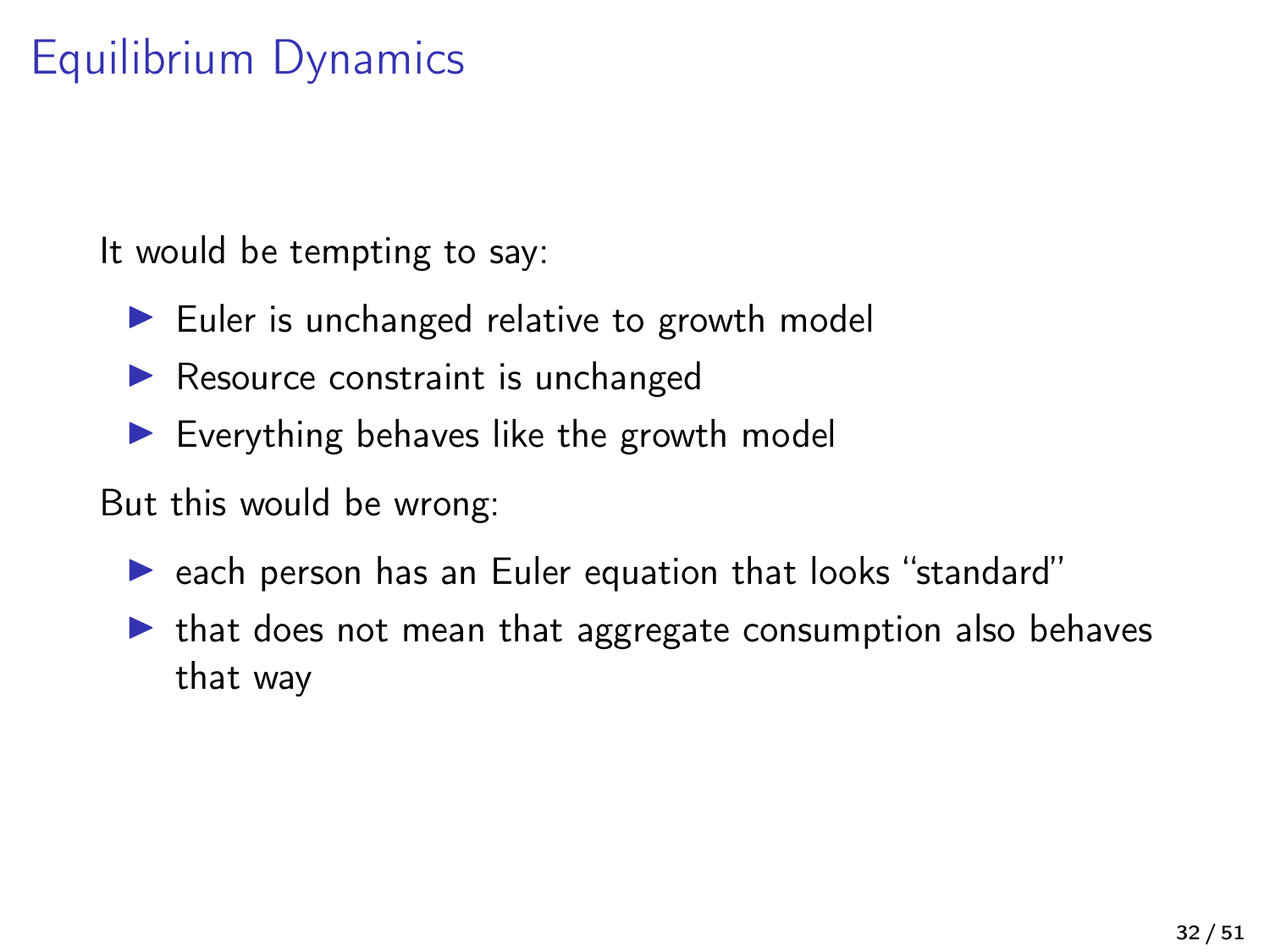# Equilibrium Dynamics

We have a system in *c*,*a*,ω.

Consumption function

$$
c(t) = (\rho + v) [a(t) + \omega(t)] \tag{34}
$$

Budget constraint

$$
\dot{a}(t) = (r(t) - (n - v))a(t) + w(t) - c(t) \tag{35}
$$

Definition of human wealth

$$
\omega(t) = \int_{t}^{\infty} \exp\left(-\int_{t}^{s} [r(t) + v] dt\right) w(s) ds \qquad (36)
$$

Note: The equation for  $\dot{a}(t)$  follows directly from integrating the individual budget constraints.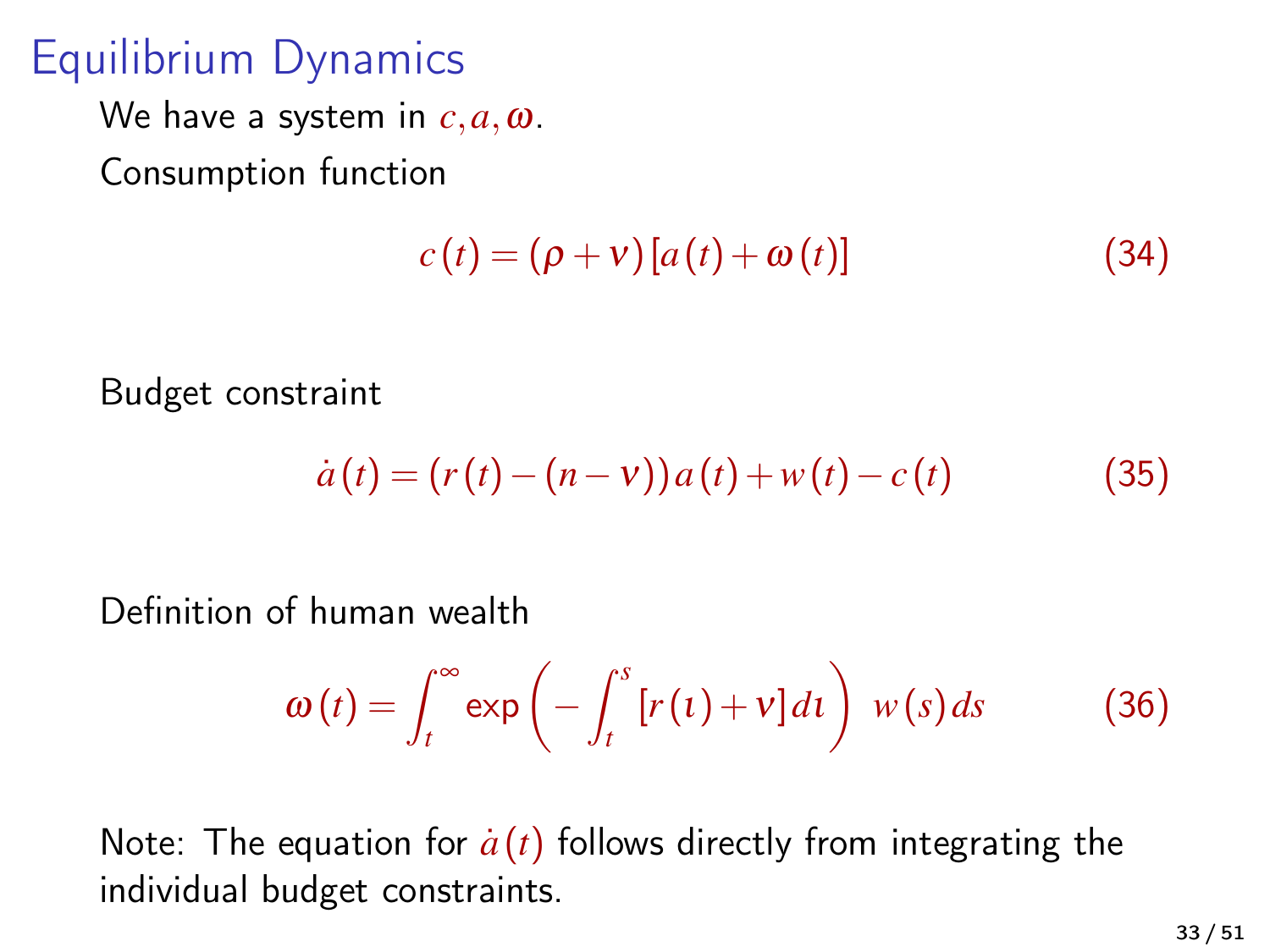# Equilibrium Dynamics I

The strategy:

Derive an Euler equation for aggregate consumption by differentiating the  $c(t)$  equation

$$
c(t) = (\rho + v) [a(t) + \omega(t)] \tag{37}
$$

Differentiating gives

$$
\dot{c} = (\rho + v)[\dot{a} + \dot{\omega}] \tag{38}
$$

Sub in budget constraint for  $\dot{a}$ . Differentiate def of  $\omega$  (Leibniz's rule - next slide):

$$
\dot{\omega}(t) = (r(t) + v) \omega(t) - w(t) \tag{39}
$$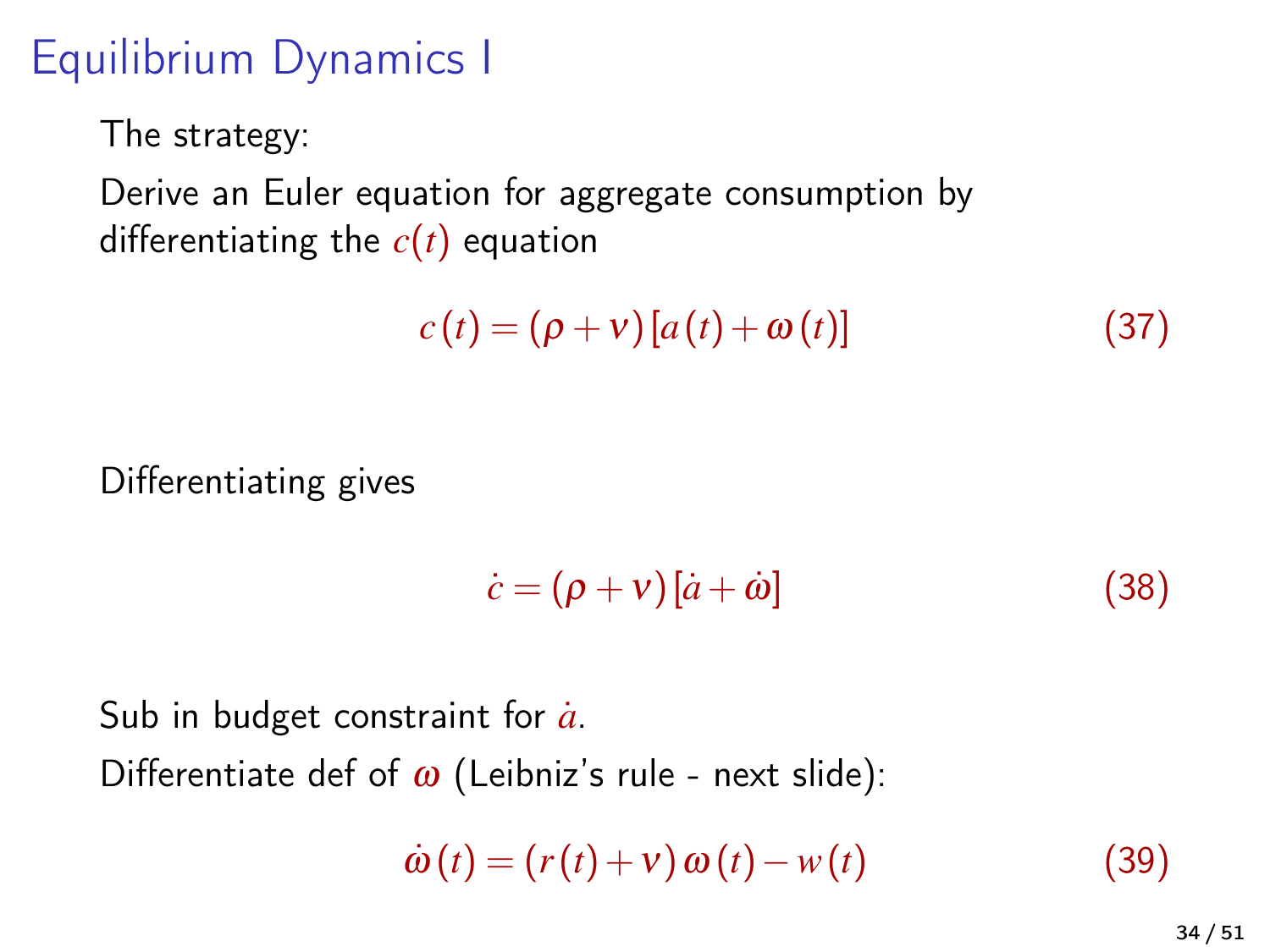# Equilibrium Dynamics II

Sub that into *c* and collect terms:

$$
\dot{c}(t) = [r(t) - \rho] c(t) - (\rho + v) na(t)
$$
\n(40)

Sub in  $k(t) = a(t)$  and the firm foc for  $r(t)$ :

$$
\frac{\dot{c}(t)}{c(t)} = \underbrace{f'(k(t)) - \delta - \rho}_{\text{standard growth}} - \underbrace{(\rho + v)n\frac{k(t)}{c(t)}}_{\text{new}}
$$
 (41)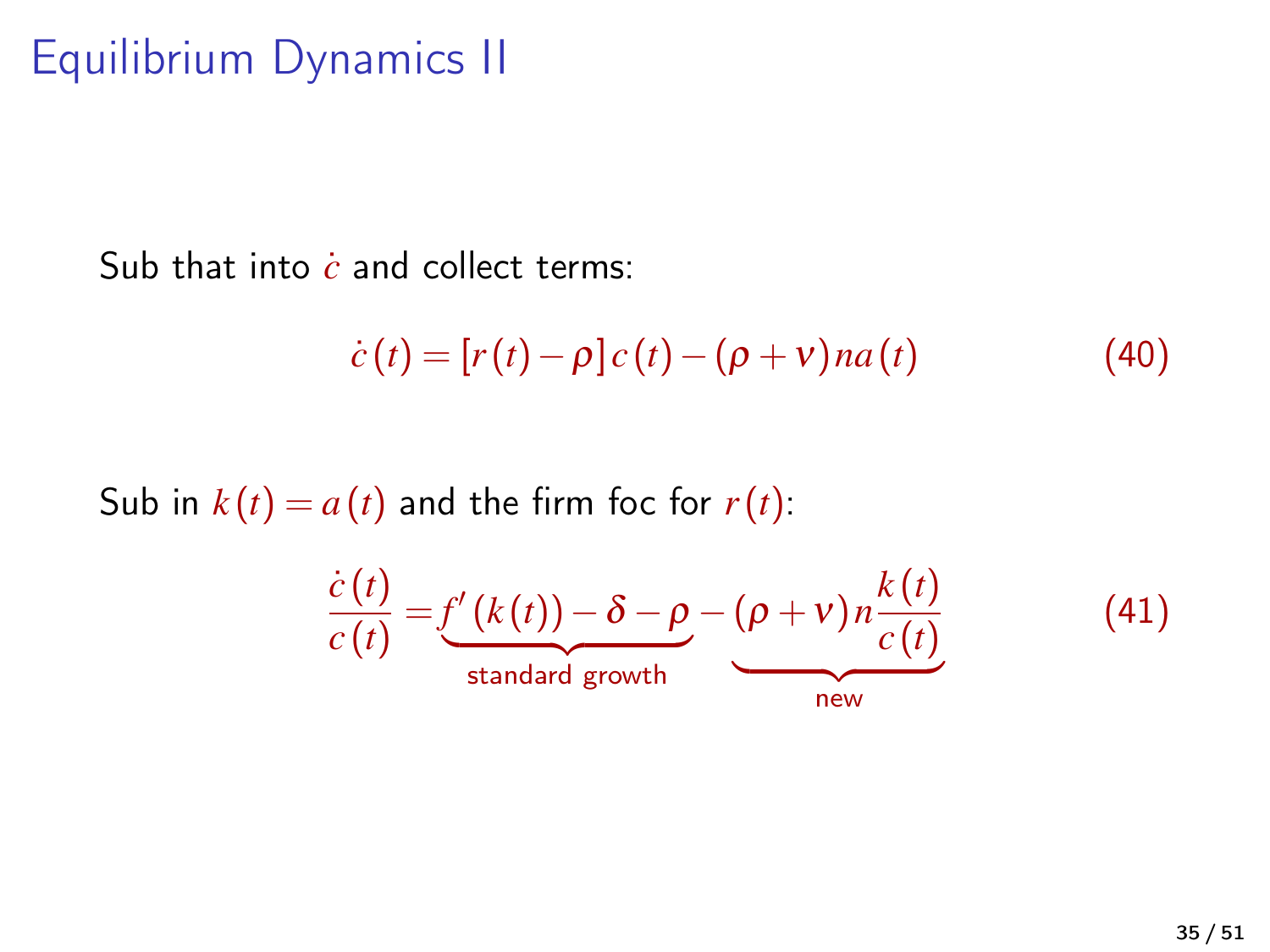# Intuition for  $\dot{\omega}(t)$

Think of human wealth as an asset with price  $\omega(t)$ . Its instantaneous payoff consists of:

- 1. "dividend" *w*(*t*)
- 2. capital gain  $\dot{\omega}(t)$

The asset price equals [required rate of return]  $\times$  [dividend + capital gain]

Required rate of return is  $r(t) + v$ .

$$
[r(t) + v] \omega(t) = w(t) + \dot{\omega}(t)
$$
\n(42)

This is a general asset pricing equation that we will use more in the future.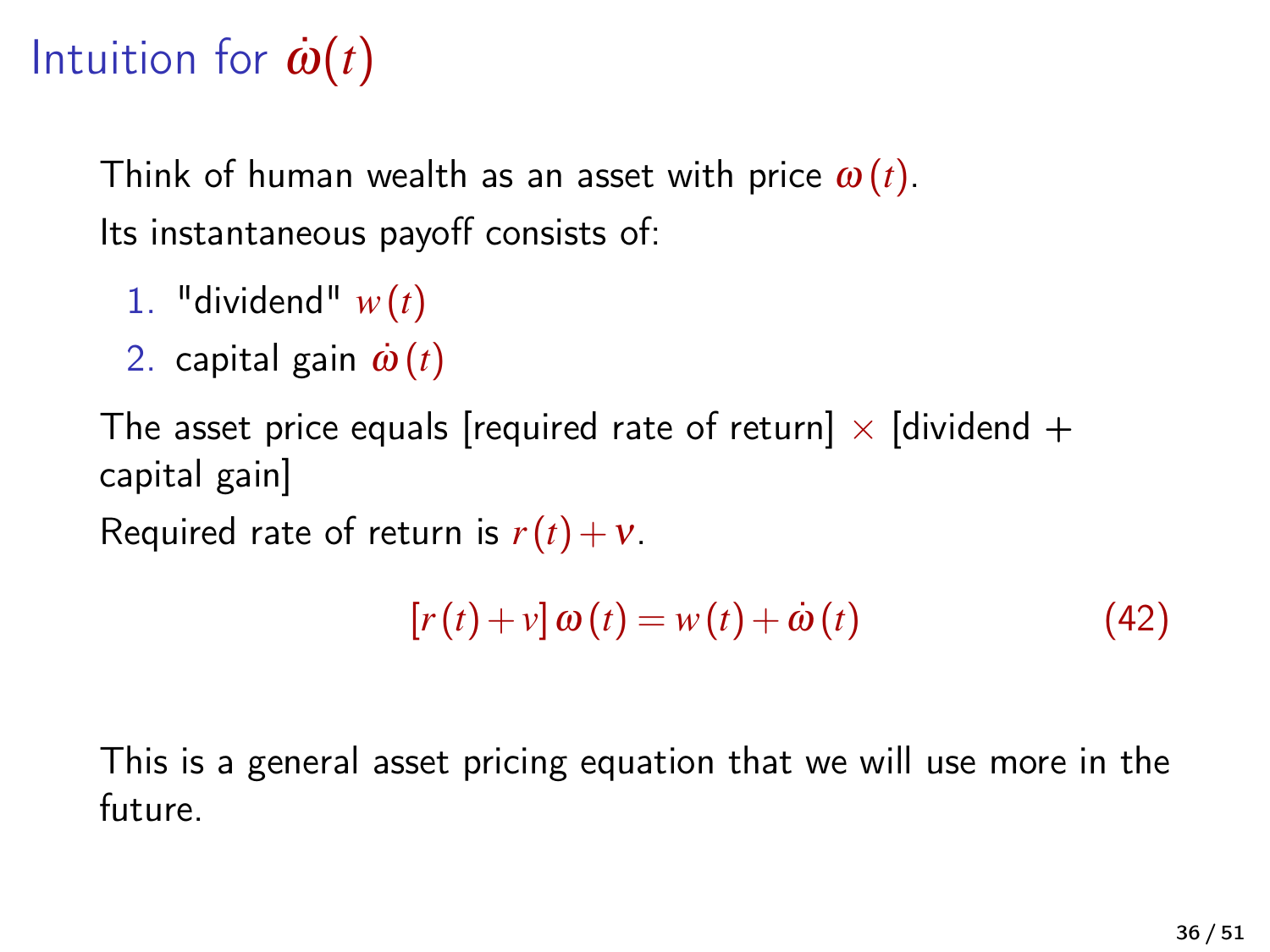Note: Deriving  $\dot{\omega}(t)$ 

$$
\omega(t) = \int_{t}^{\infty} \exp\left(-\int_{t}^{s} [r(t) + v] dt\right) w(s) ds \qquad (43)
$$

Using Leibniz's Rule,  $\dot{\omega}(t)$  has 2 pieces:

- 1. Effect of changing lower bound of integral
	- integrand evaluated at  $s = t$ :  $w(t)$ .

2. Derivative of integrand w.r.to *t*:

$$
\int_{t}^{\infty} w(s) \frac{d}{dt} \exp\left(-\int_{t}^{s} \left[r(t) + v\right] dt\right) ds = -\left[r(t) + v\right] \omega(t)
$$
\n(44)

Putting both pieces together gives

$$
[r(t) + v] \omega(t) = w(t) + \dot{\omega}(t)
$$
\n(45)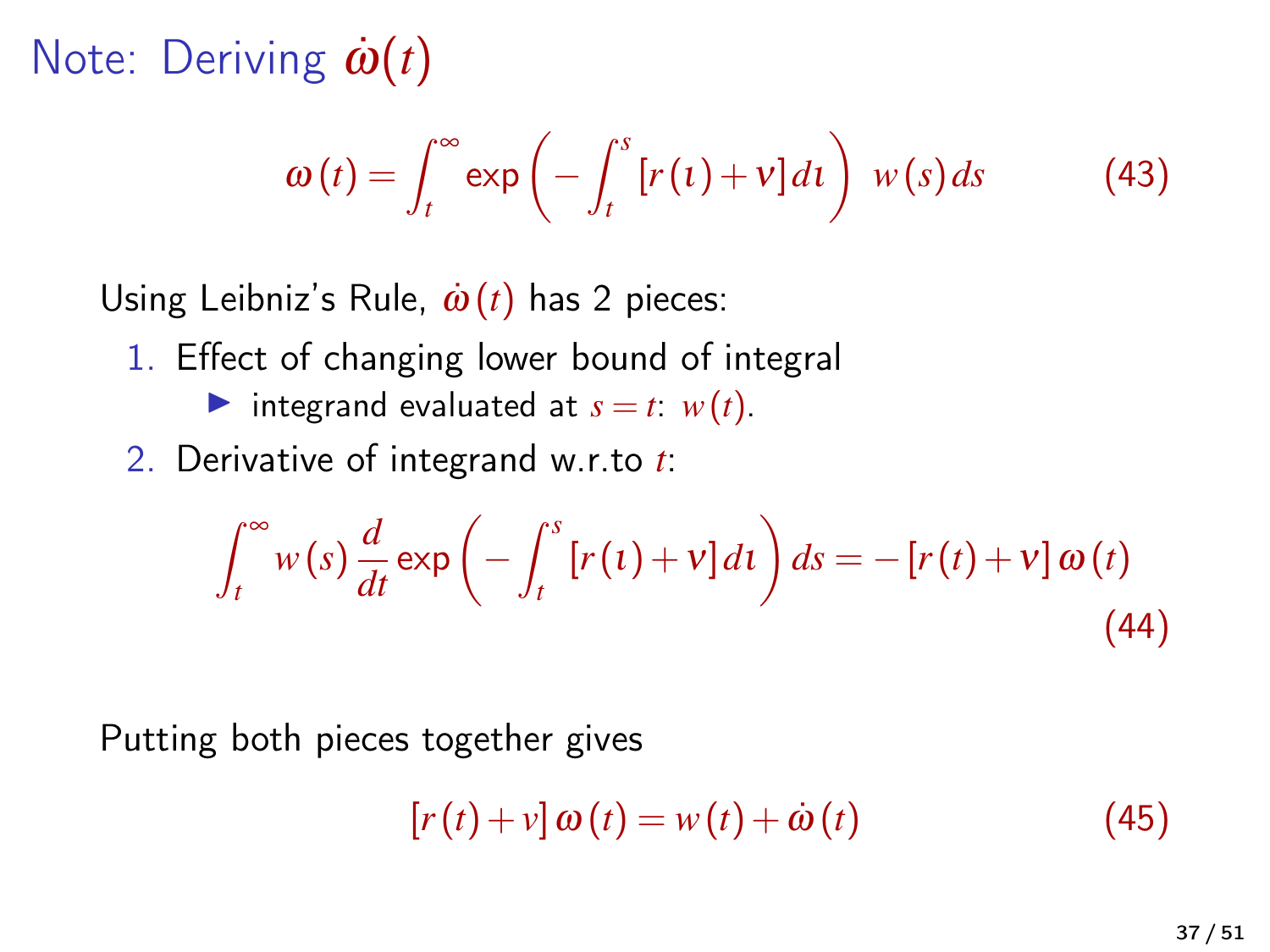Note: Deriving  $\dot{\omega}(t)$  Ι

The second step in detail... By the chain rule

$$
\frac{d}{dt}\exp\left(f\left(t\right)\right) = f'\left(t\right)\exp\left(f\left(t\right)\right) \tag{46}
$$

Leibniz's Rule:

$$
\frac{d}{dt} \int_{t}^{s} \left[ r(t) + v \right] dt = r(t) + v \tag{47}
$$

Putting it all together:

$$
\frac{d}{dt}\exp\left(-\int_t^s [r(t)+v]dt\right) = \exp\left(-\int_t^s [r(t)+v]dt\right) \times \left[-\left(r(t)+v\right)\right]
$$
\n(48)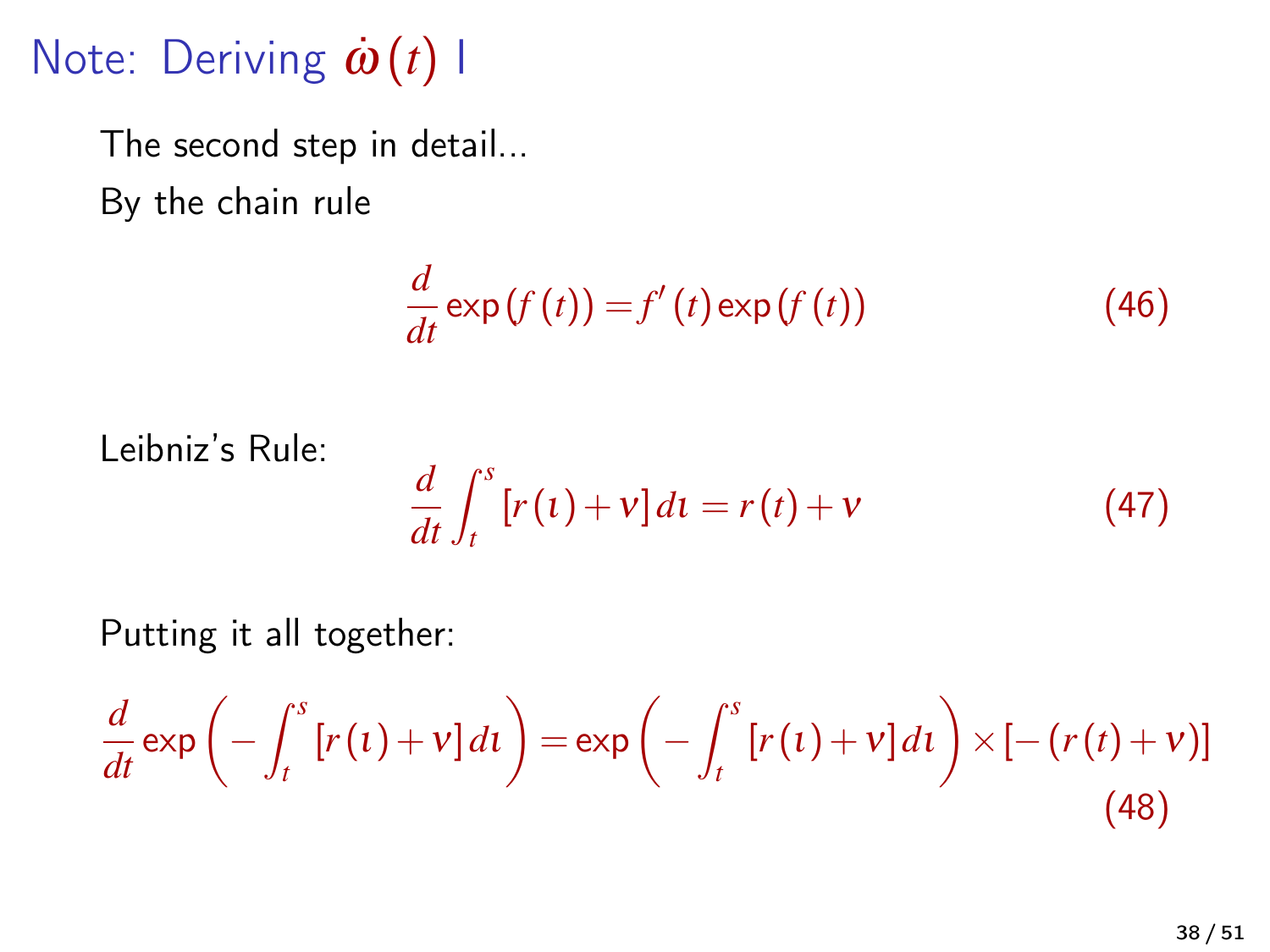Note: Deriving  $\dot{\omega}(t)$  ΙΙ

And therefore

$$
\int_{t}^{\infty} w(s) \frac{d}{dt} \exp\left(-\int_{t}^{s} \left[r(t) + v\right] dt\right) ds = -\left[r(t) + v\right] \omega(t) \quad (49)
$$

is the second term in the  $\dot{\omega}$  equation.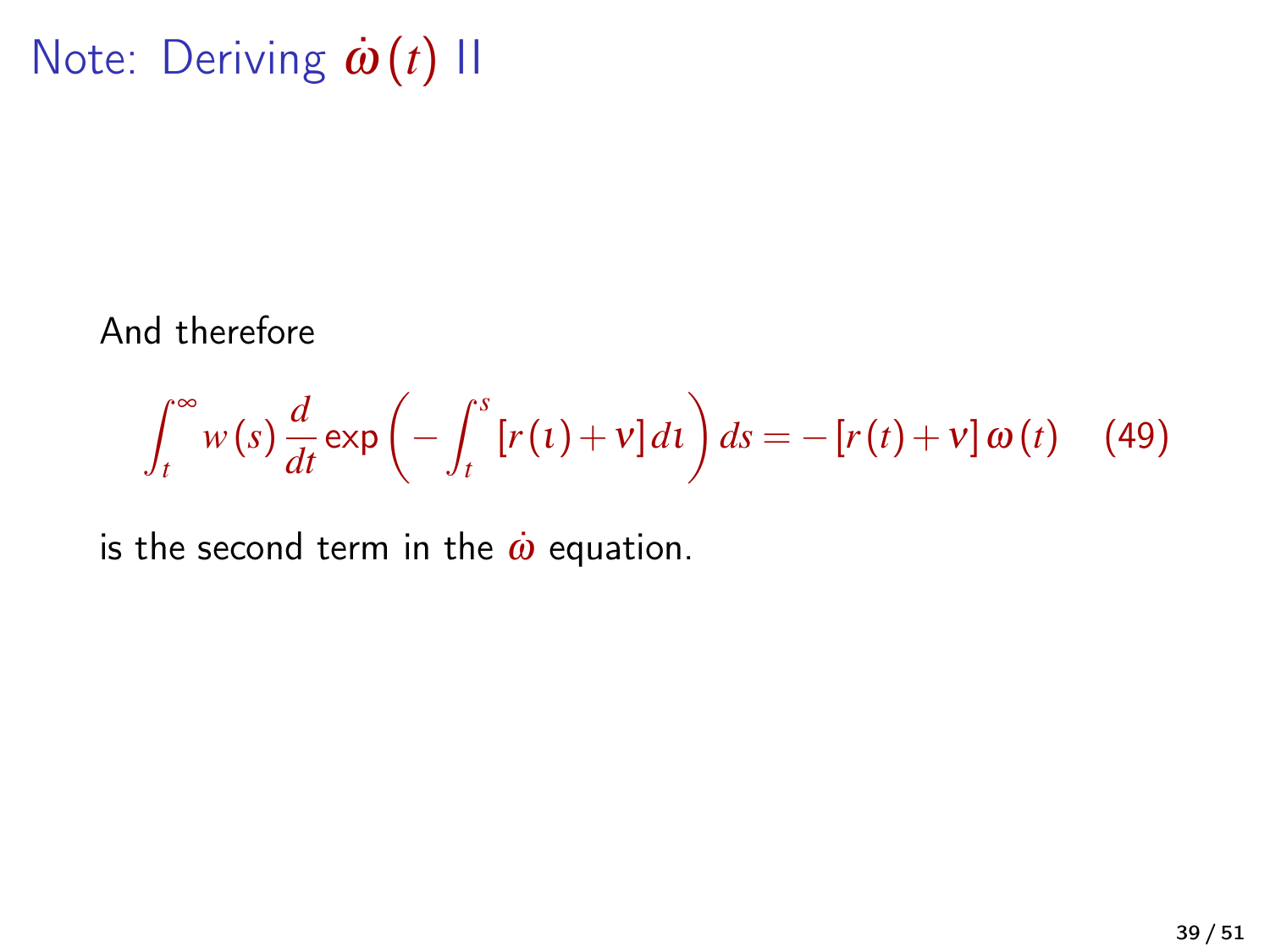### Phase diagram

$$
\frac{\dot{c}(t)}{c(t)} = f'(k(t)) - \delta - \rho - (\rho + v) n \frac{k(t)}{c(t)}
$$
(50)

$$
\dot{k} = f(k) - c - (n - \delta - v)k \tag{51}
$$

with boundary conditions  $k(0)$  given and TVC (which is not so obvious...)

This looks a lot like a standard growth model...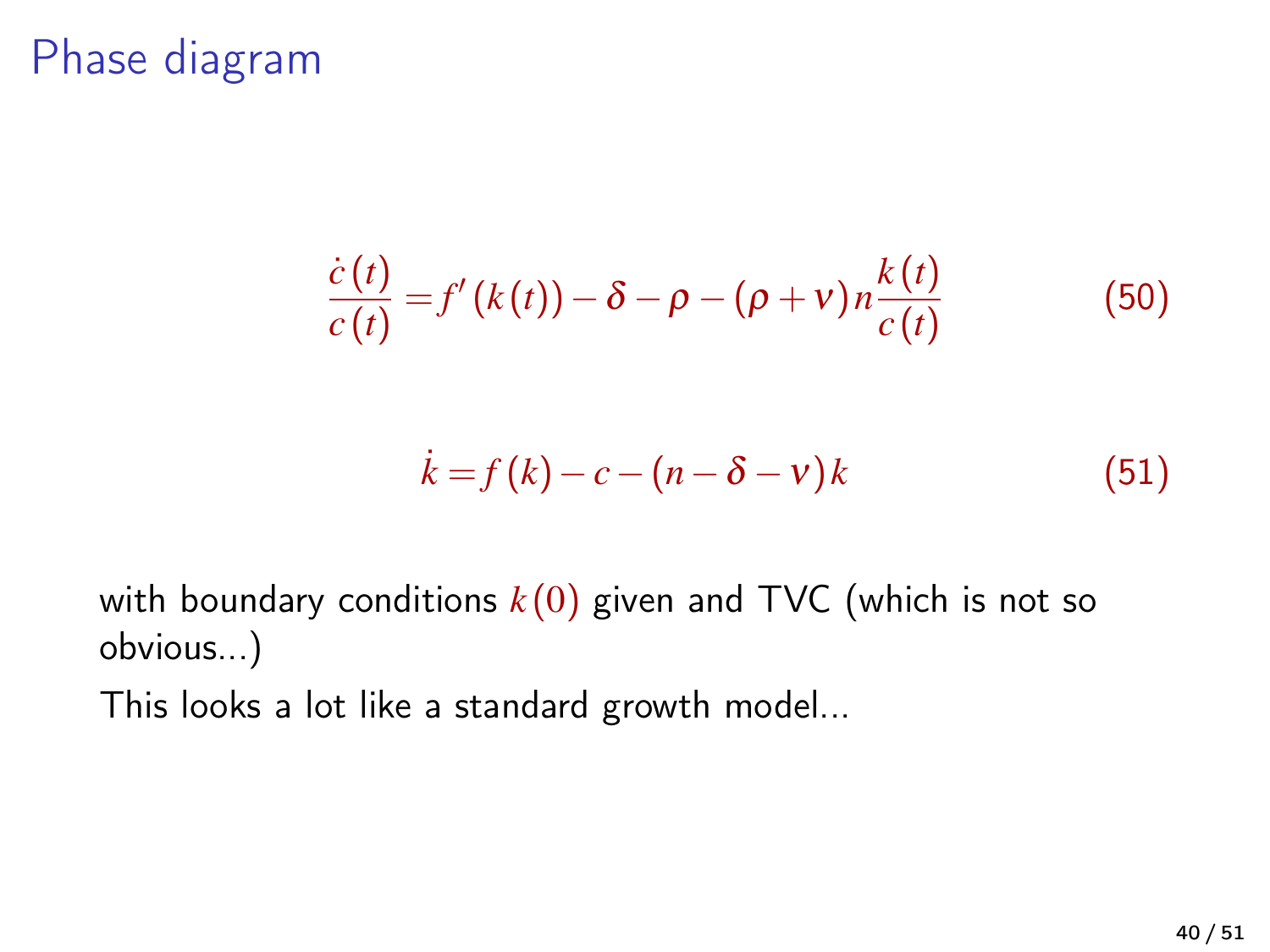Steady state

$$
\dot{c} = 0 \Longrightarrow
$$
  

$$
c = \frac{(\rho + v)n}{f'(k) - \delta - \rho}k
$$
 (52)

Properties:

1. 
$$
k \rightarrow 0 \Longrightarrow c \rightarrow 0
$$
 [as  $f' \rightarrow \infty$ ]  
\n2.  $k \rightarrow k^{MGR}$  where  $f'(k^{MGR}) = \delta + \rho \Longrightarrow c \longrightarrow \infty$   
\n3.  $c''(k) > 0$  [verify]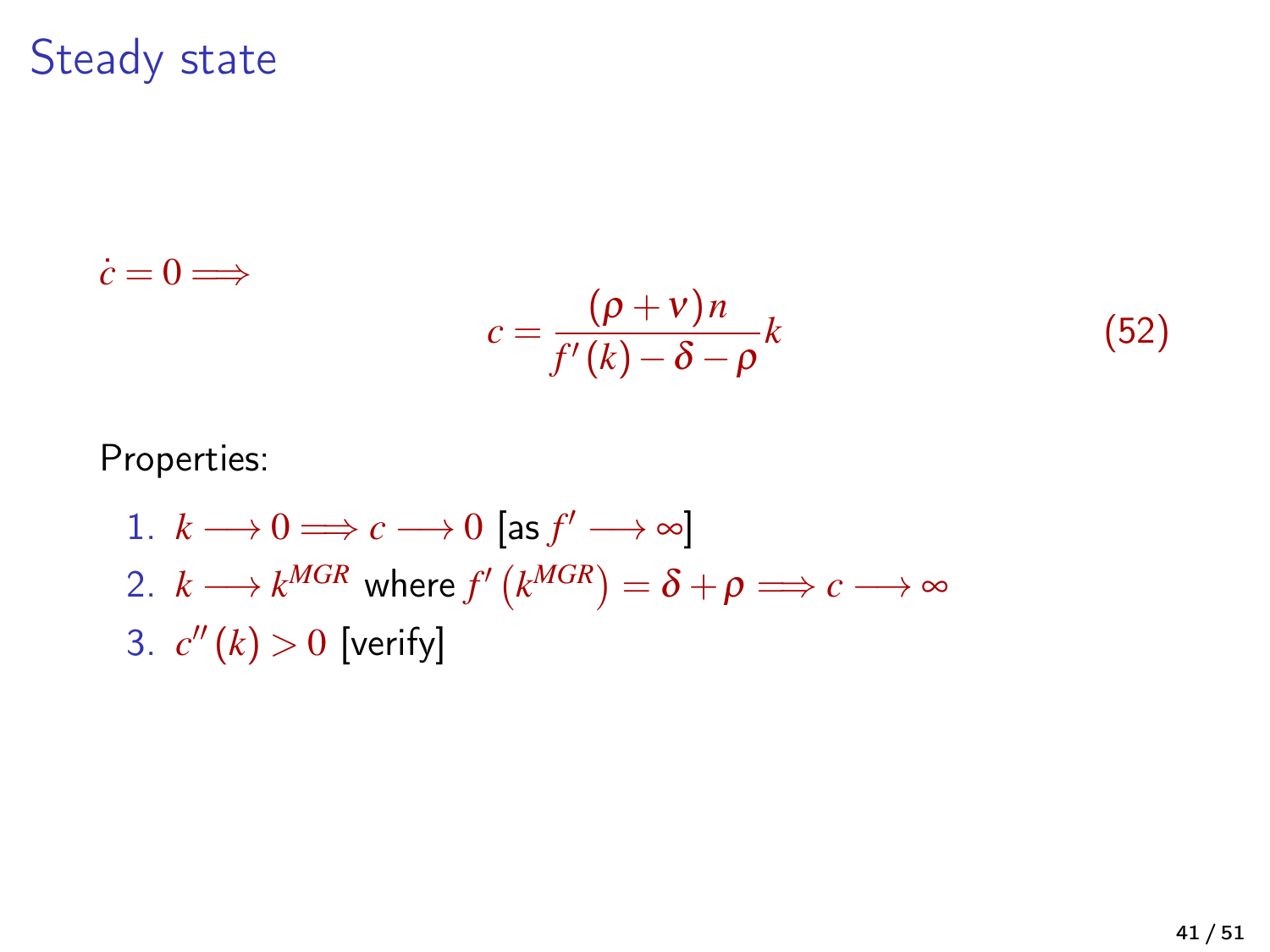Steady state

$$
\dot{k} = 0 \Longrightarrow
$$
  

$$
c = f(k) - (n + \delta - v)k
$$
 (53)

Properties: as the standard growth model.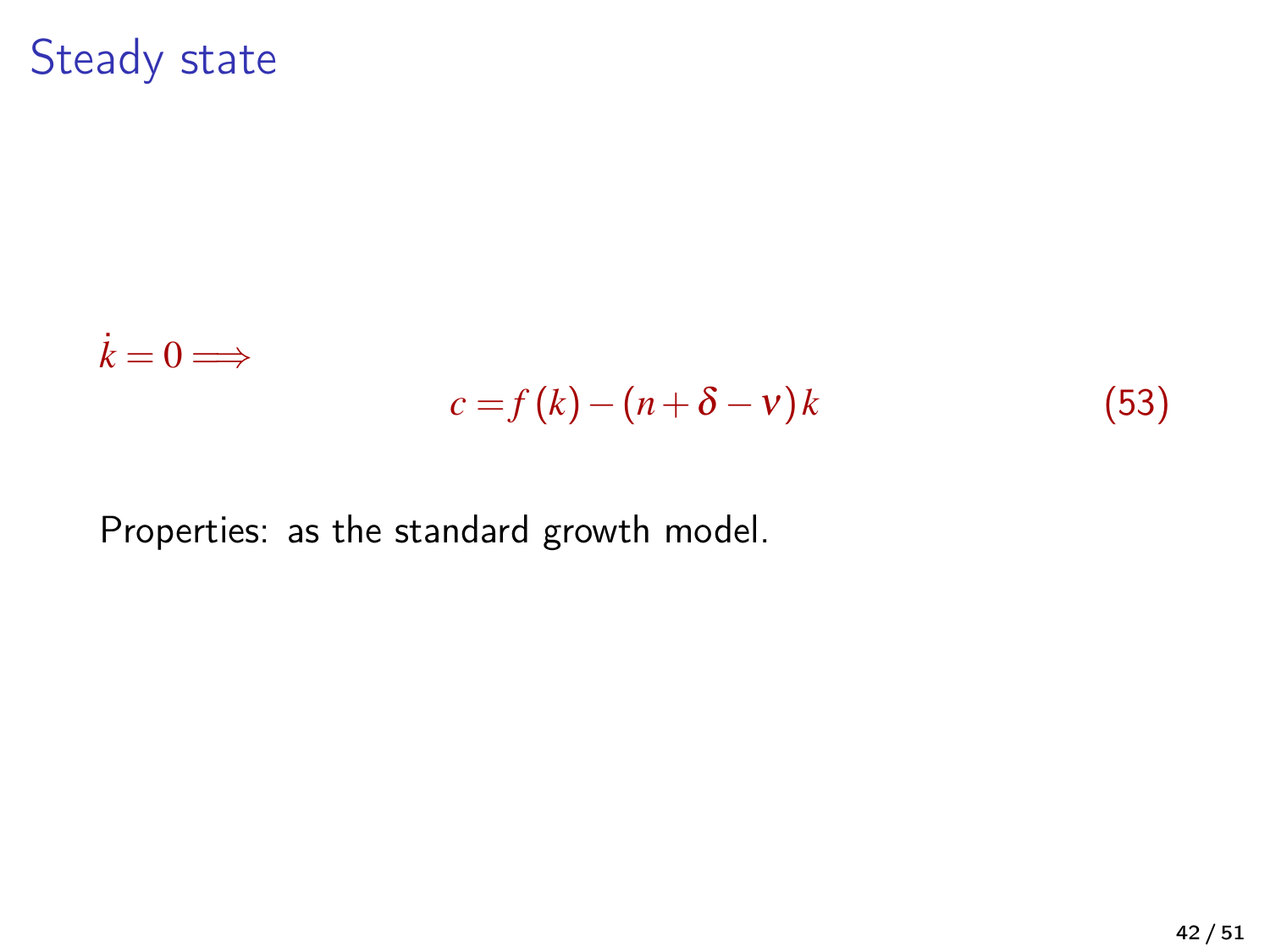#### Steady state

Solution for steady state *k* ∗

$$
\frac{f(k^*)}{k^*} - (n - \nu + \delta) - \frac{(\rho + \nu)n}{f'(k^*) - \delta - \rho} = 0
$$
 (54)

Unique steady state  $k^*$ :  $f(k)/k \searrow$  in  $k$ .  $-1/f'(k) \searrow$  in  $k$ .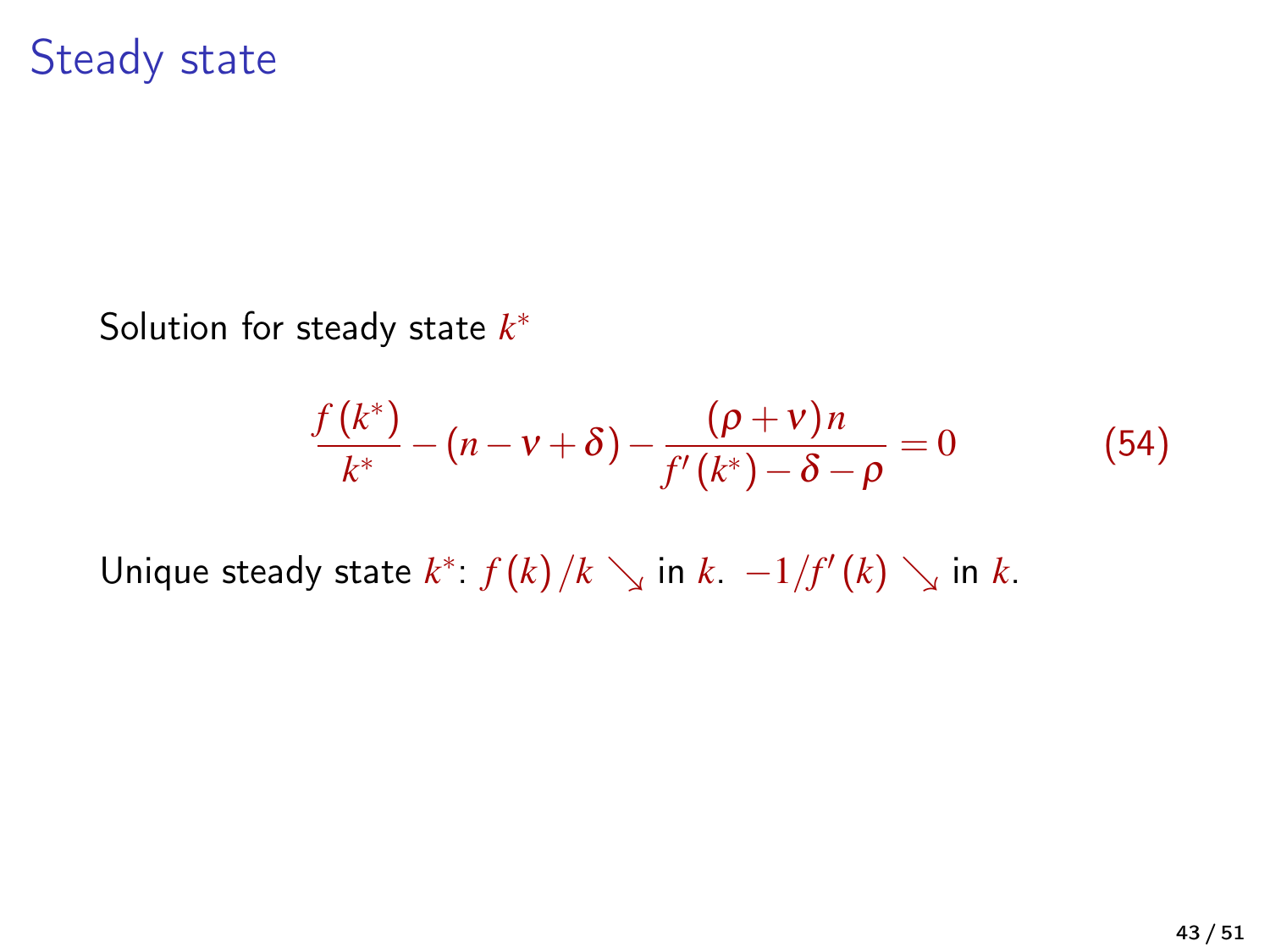# Dynamic efficiency

#### Golden Rule maximizes

$$
c^* = f(k^*) - (n + \delta - v)k^*
$$
 (55)  

$$
f'(k_{GR}) - \delta = n - v
$$
 (56)

Steady state:

$$
f'(k^*) - \delta > \rho \tag{57}
$$

[otherwise  $c/k < 0$ ]

There can be overaccumulation relative to the Golden Rule.

This happens when households are sufficiently impatient (high  $\rho$ ). Similar to the finite lifetime OLG model.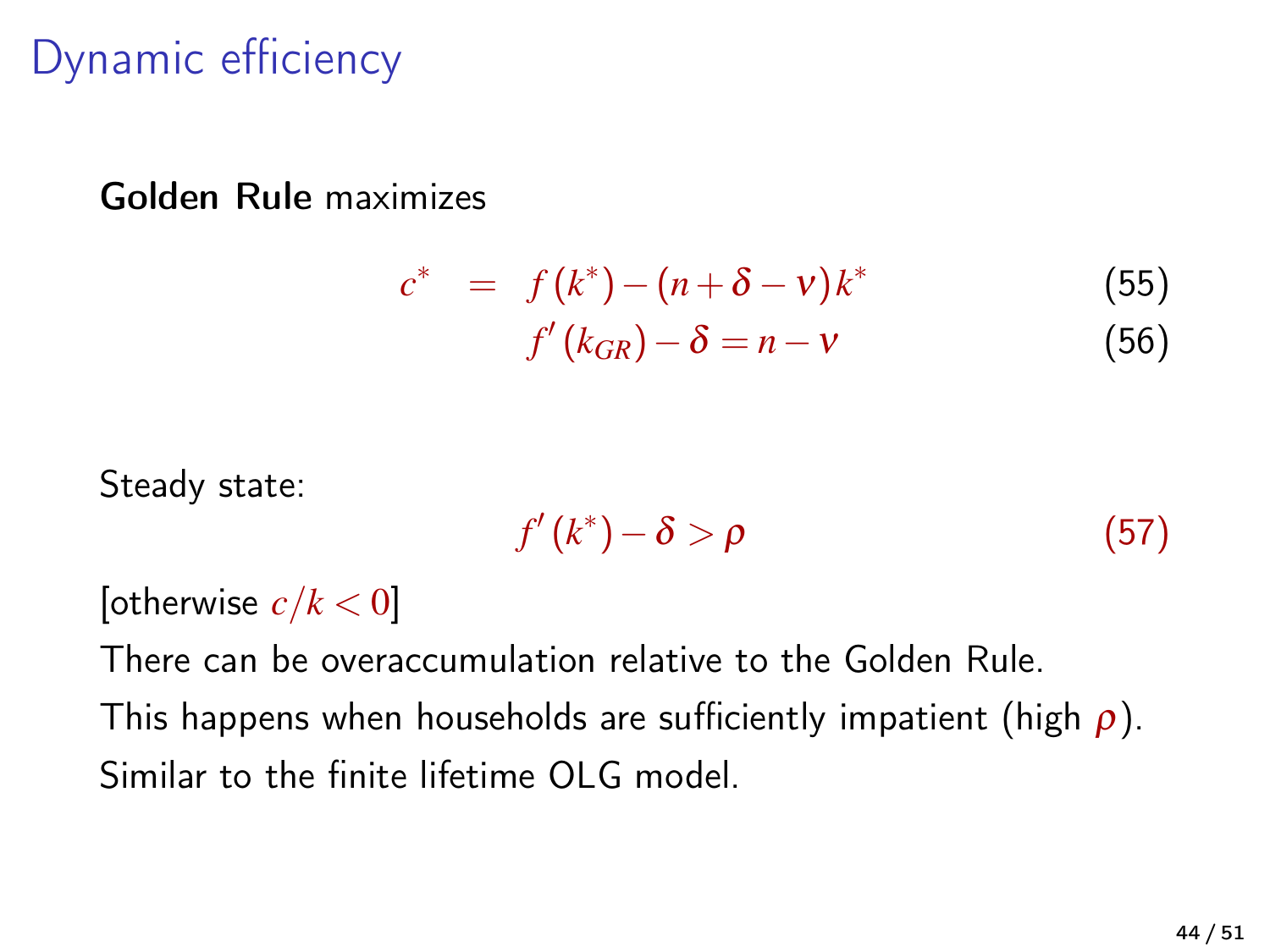# Dynamic efficiency

Modified Golden Rule for planner with discount factor  $\rho$  [effects of mortality and "annuities" cancel]:

$$
f'(k_{MGR}) - \delta = \rho \tag{58}
$$

Equilibrium avoids overaccumulation relative to MGR.

This is not a robust feature of the model.

Giving households a stronger motive to save for "old age" can lead to overaccumulation.

Example: labor efficiency declines with age.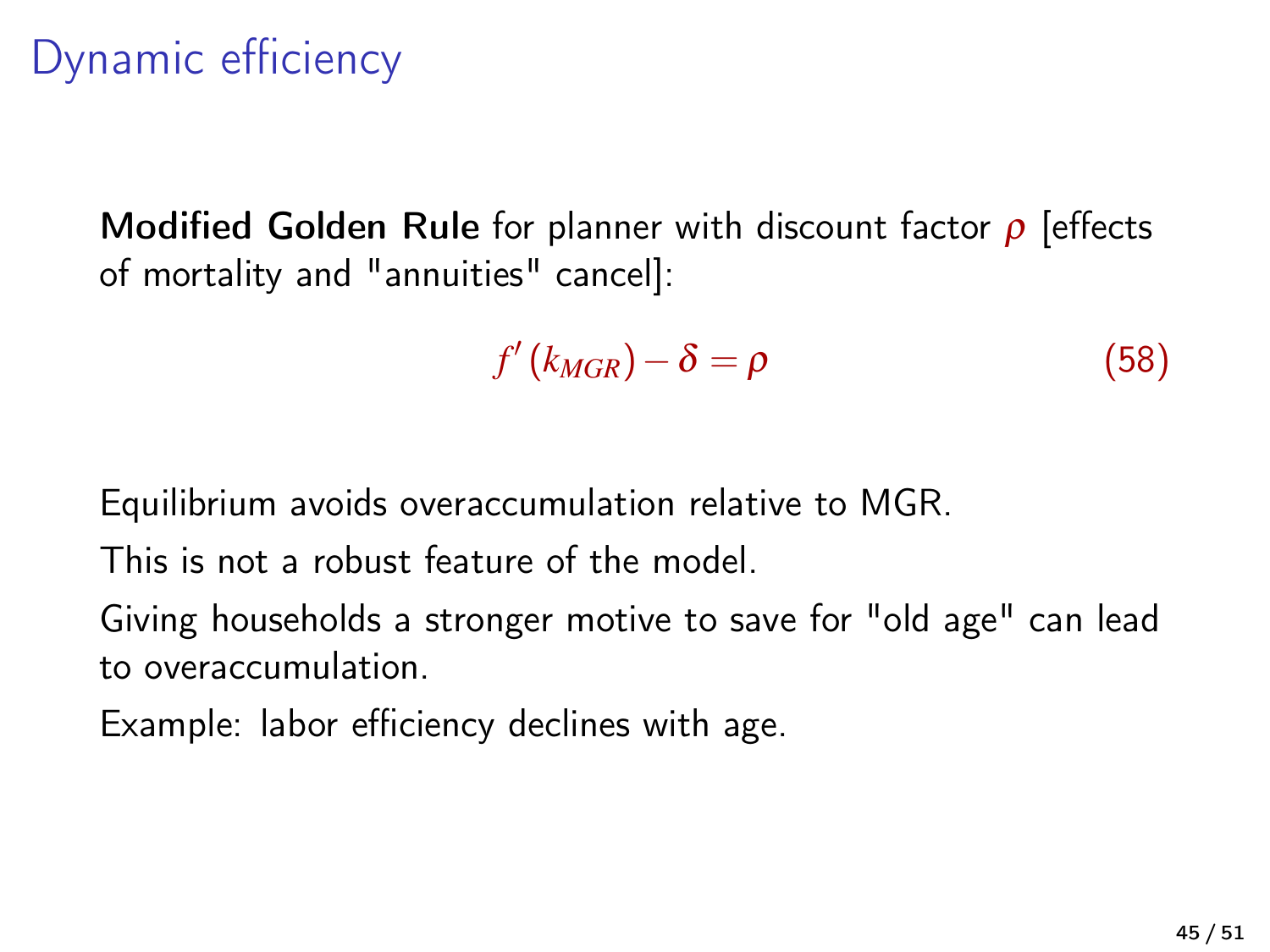# Dynamic efficiency

- $\blacktriangleright$  Finite lifetimes are not necessary to generate overaccumulation.
- $\blacktriangleright$  In this model, it is the presence of overlapping generations that destroys the welfare theorems.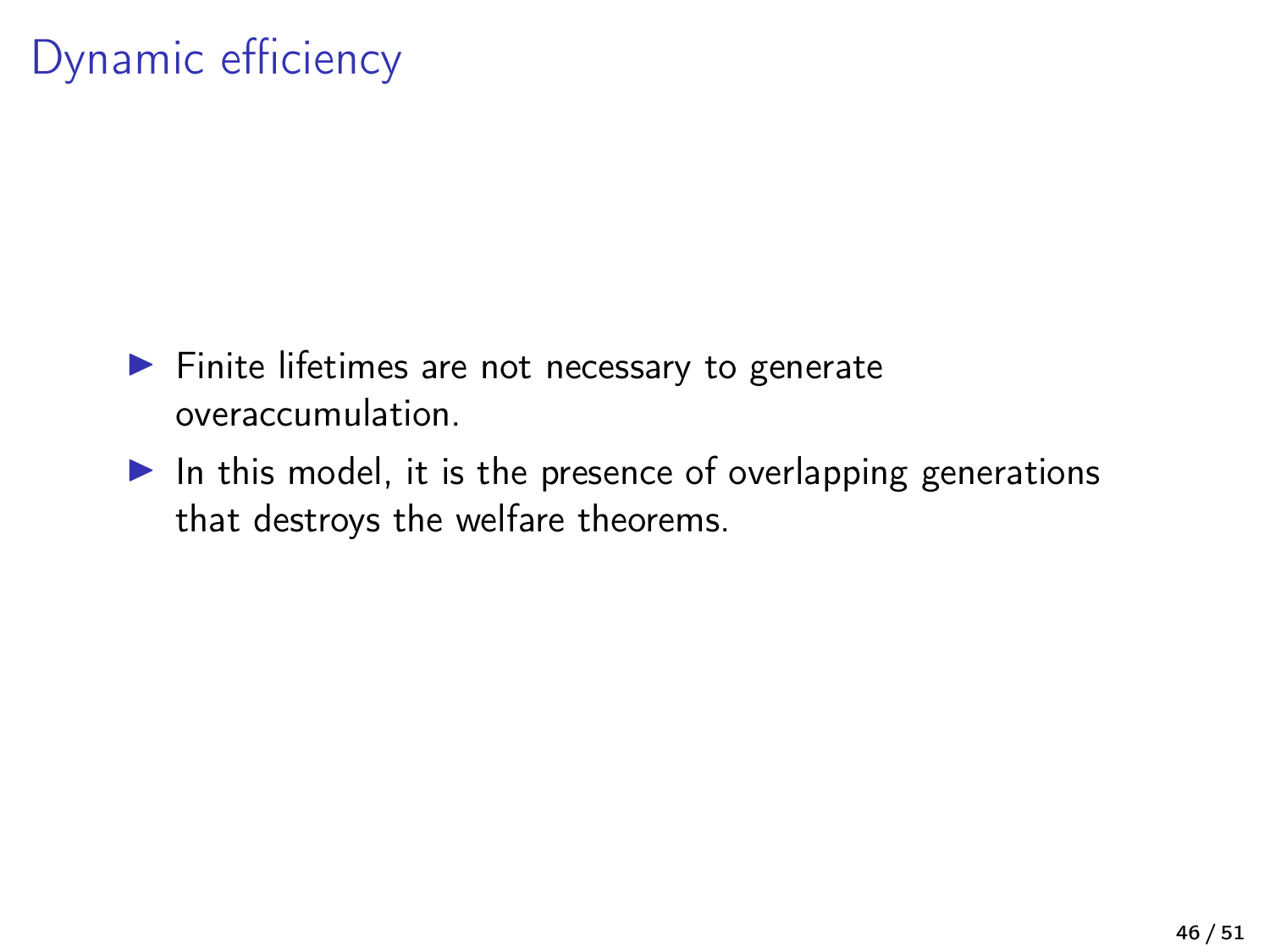# Phase diagram

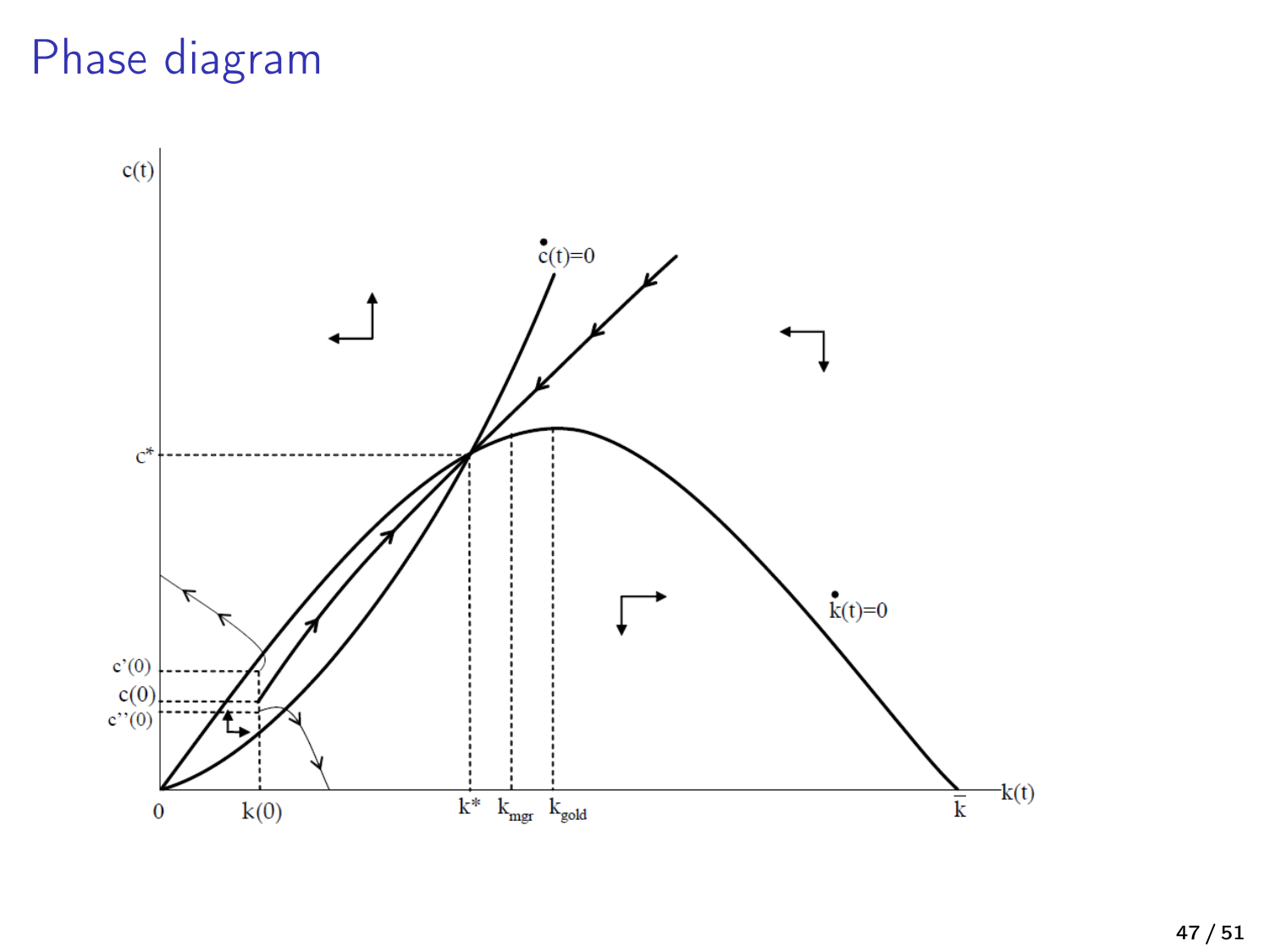# Phase diagram

- $\blacktriangleright$  The dynamics closely resemble the growth model.
- $\triangleright$  A unique, globally saddle path stable steady state exists.
- $\blacktriangleright$  Convergence is monotone.
- $\blacktriangleright$  An analytically tractable model with OLG.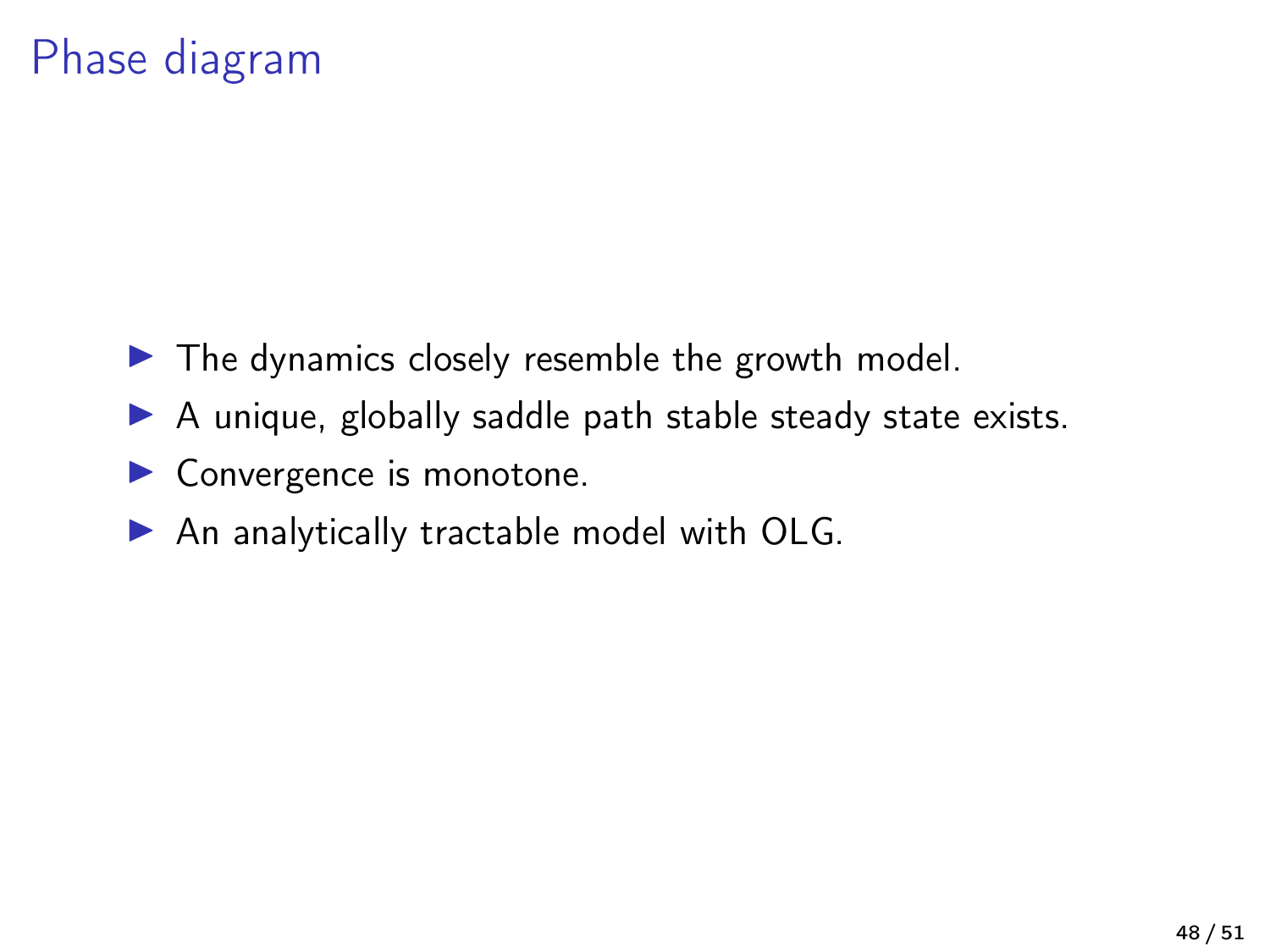# Where Is This Used?

Models of human capital

- $\triangleright$  combine the convenience of an infinitely lived decision maker
- $\triangleright$  capture that only young invest in education
- ▶ [Akyol and Athreya \(2005\)](#page-50-0)

Models of income / wealth distribution

- $\blacktriangleright$  a version of perpetual youth: agents age stochastically
- $\blacktriangleright$  [Castaneda et al. \(2003\)](#page-50-1)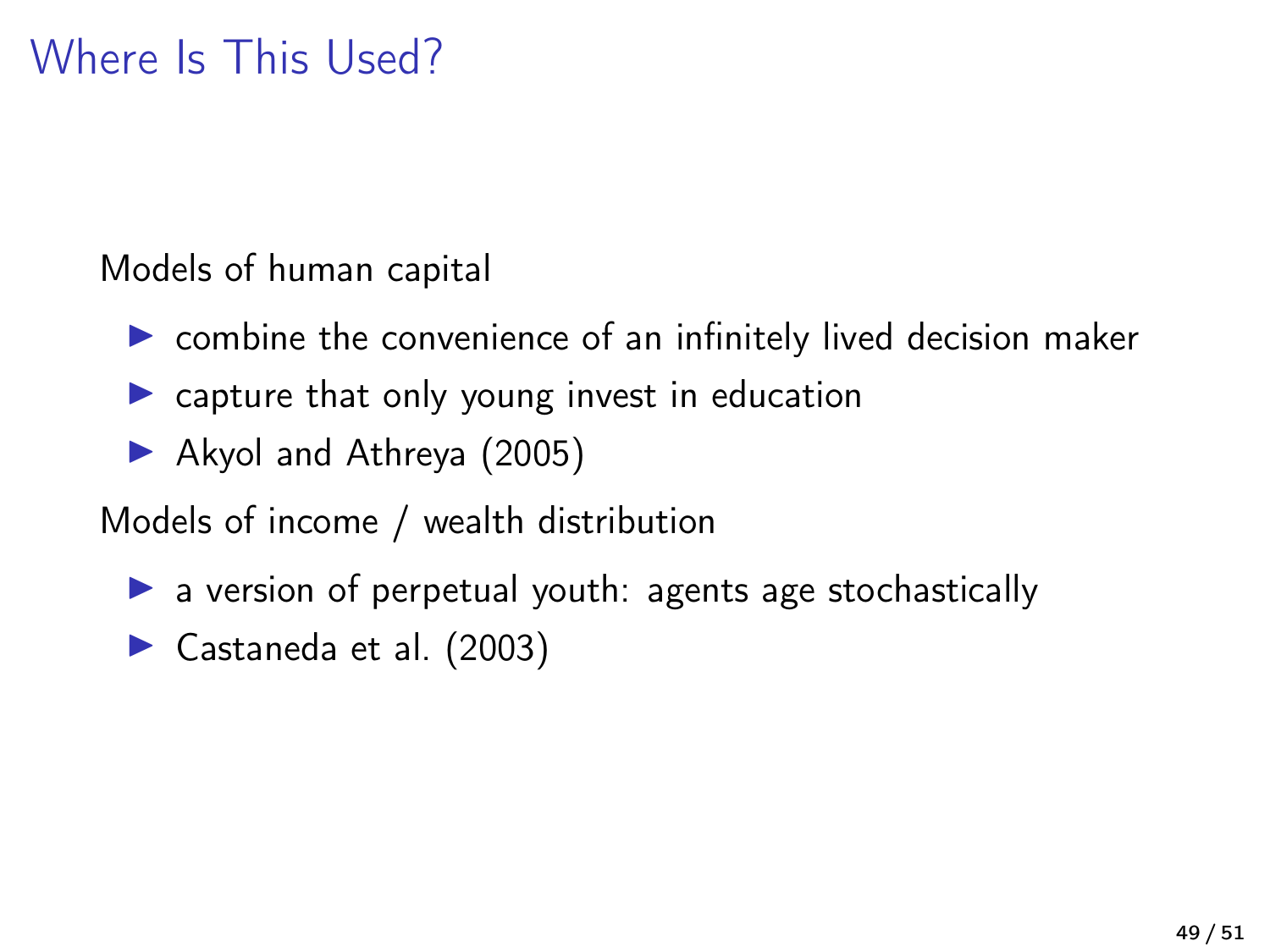# Reading

- ▶ [Acemoglu \(2009\)](#page-50-2), ch. 9.7-9.8.
- [Blanchard and Fischer \(1989\)](#page-50-3), ch. 3.3